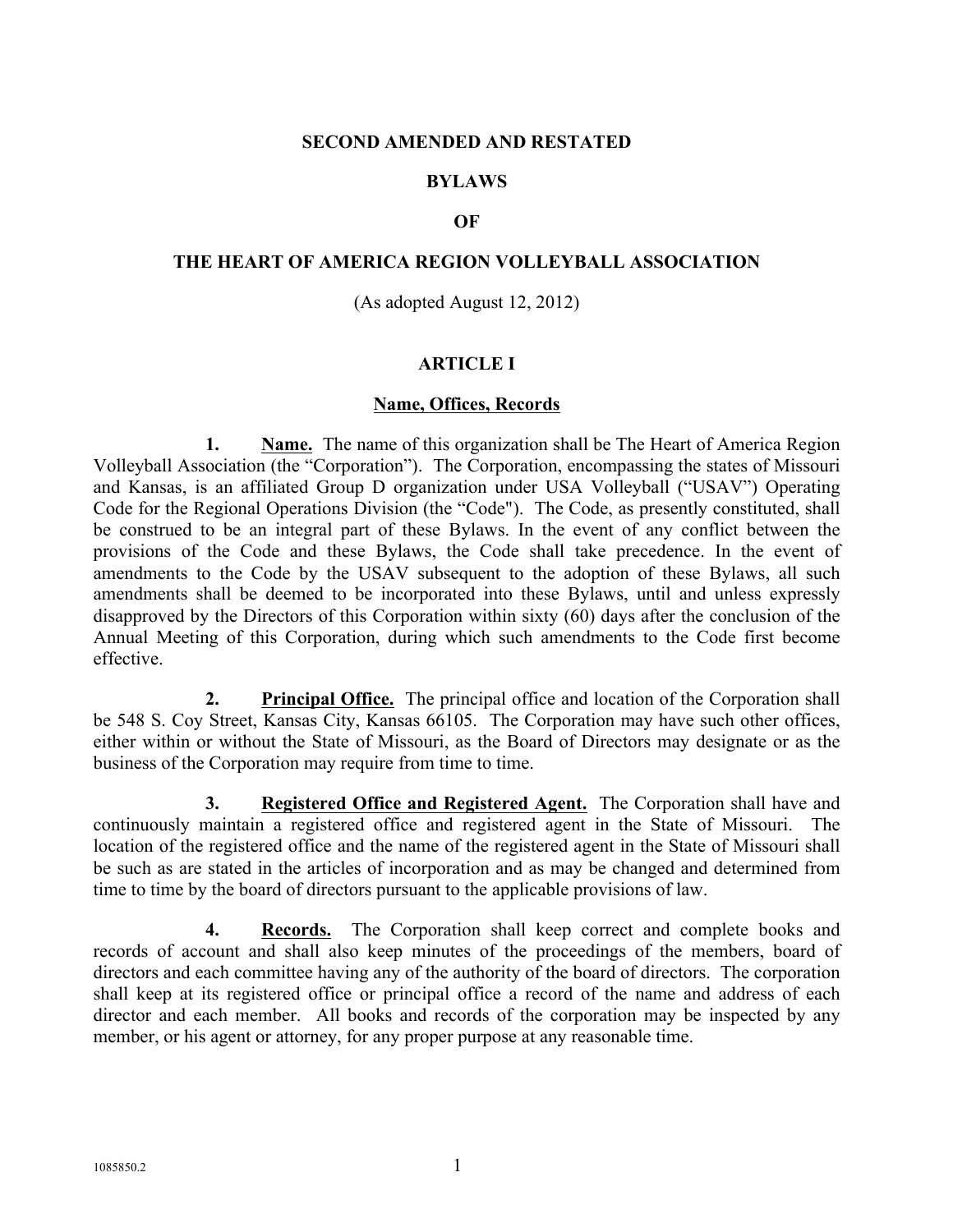# **ARTICLE II**

## **Purposes**

The purpose for which the Corporation is organized is to foster national and international amateur volleyball competition. In furtherance of this main purpose, the following sub-purposes are set forth:

- (a) To teach the sport of volleyball to children and adults by holding clinics conducted by qualified instructors in schools, playgrounds, parks, and other suitable facilities;
- (b) To provide practice volleyball sessions, classroom lectures, seminars, and panel discussions through which selected trainees may be schooled in competitive coaching, playing, officiating, and scouting techniques;
- (c) To foster and conduct area, regional, state, and national amateur volleyball competitions;
- (d) To act as the official representative of the United States Volleyball Association within an area designated as the Heart of America Region;
- (e) To select and train suitable candidates in the techniques of volleyball in national and international competition and thereby assist in improving the caliber of candidates representing the United States in Olympic, Pan American and World Games competitions.
- (f) To foster and conduct amateur volleyball programs between the United States and foreign nations for the exchange and training of suitable candidates in the techniques and practices of volleyball in countries other than their own.

# **ARTICLE III**

# **Membership**

**1. General.** The Corporation shall only offer USAV memberships. The membership of the Corporation shall be composed of people interested in fostering the purposes for which the Corporation is organized.

**2. Liability.** Members shall not be responsible for the payment of any of the Corporation's debts.

**3. Membership Dues.** Dues, if any, will be established by the Board. The initial dues or the annual dues may be increased or decreased by the Board from time to time to reflect the needs of the Corporation.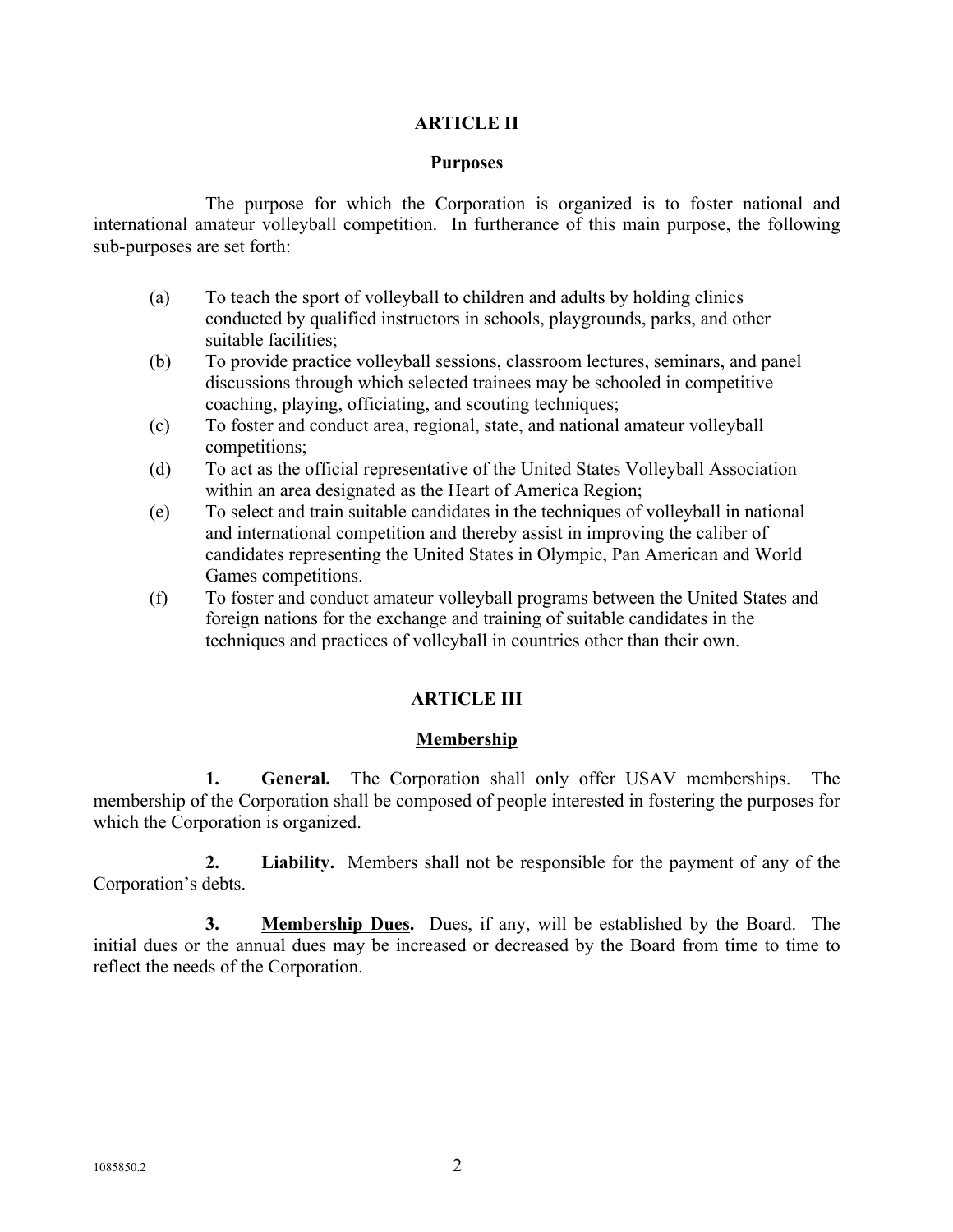## **ARTICLE IV**

## **Board of Directors**

**1. In General.** The property and affairs of the Corporation shall be managed by the Board of Directors of the Corporation (the "Board"). The Board shall have and is vested with all and unlimited powers and authorities, except as may be expressly limited by law, the Articles of Incorporation or these Bylaws, to supervise, control, direct, and manage the property, affairs, and activities of the Corporation, to determine the policies of the Corporation, to do or cause to be done any and all lawful things for and on behalf of the Corporation, to exercise or cause to be exercised any or all of its powers, privileges or franchises, and to seek the effectuation of its objects and purposes; provided, however, that: (a) the Board shall not authorize or permit the Corporation to engage in any activity not permitted to be transacted by the articles of incorporation or by a not for profit corporation organized under the laws of the State of Missouri; (b) none of the powers of the Corporation shall be exercised to carry on activities which are not in themselves in furtherance of the purposes of the Corporation; and (c) all income and property of the corporation shall be applied exclusively for its not for profit purposes.

No substantial part of the activities of the Corporation shall be the carrying on of propaganda, or otherwise attempting, to influence legislation. The Corporation shall not participate in, or intervene (including the publishing or distributing of statements) in, any political campaign on behalf of any candidate for public office.

No part of the net earnings or other assets of the Corporation shall inure to the benefit of any member, director, officer, contributor or other private individual having, directly or indirectly, a personal or private interest in the activities of the corporation.

**2. General Powers of the Board.** The Board shall have oversight of the business and financial affairs of the Corporation and ultimate authority over the activities of the Corporation, including, but not limited to:

- (a) The authority to elect and remove the Commissioner of the Board;
- (b) The authority to remove a member of the Board or any member of a Board Committee for cause; and
- (c) The authority to enact, amend, or repeal provisions of these Bylaws.

**3. Number of Directors.** All corporate powers and affairs of the Corporation shall be governed by the Board.

The Board shall be composed of fifteen (15) individuals, selected as hereinafter provided and of which at least twenty percent (20%) will be represented by independent persons as defined in these Bylaws. Individuals serving on the Board are referred herein as "Directors." Directors may hold no more than one voting position on the Board at any one time. The number of Directors may be increased or decreased by amendment to these Bylaws, in accordance with the Articles of Incorporation and the applicable laws of the State of Missouri.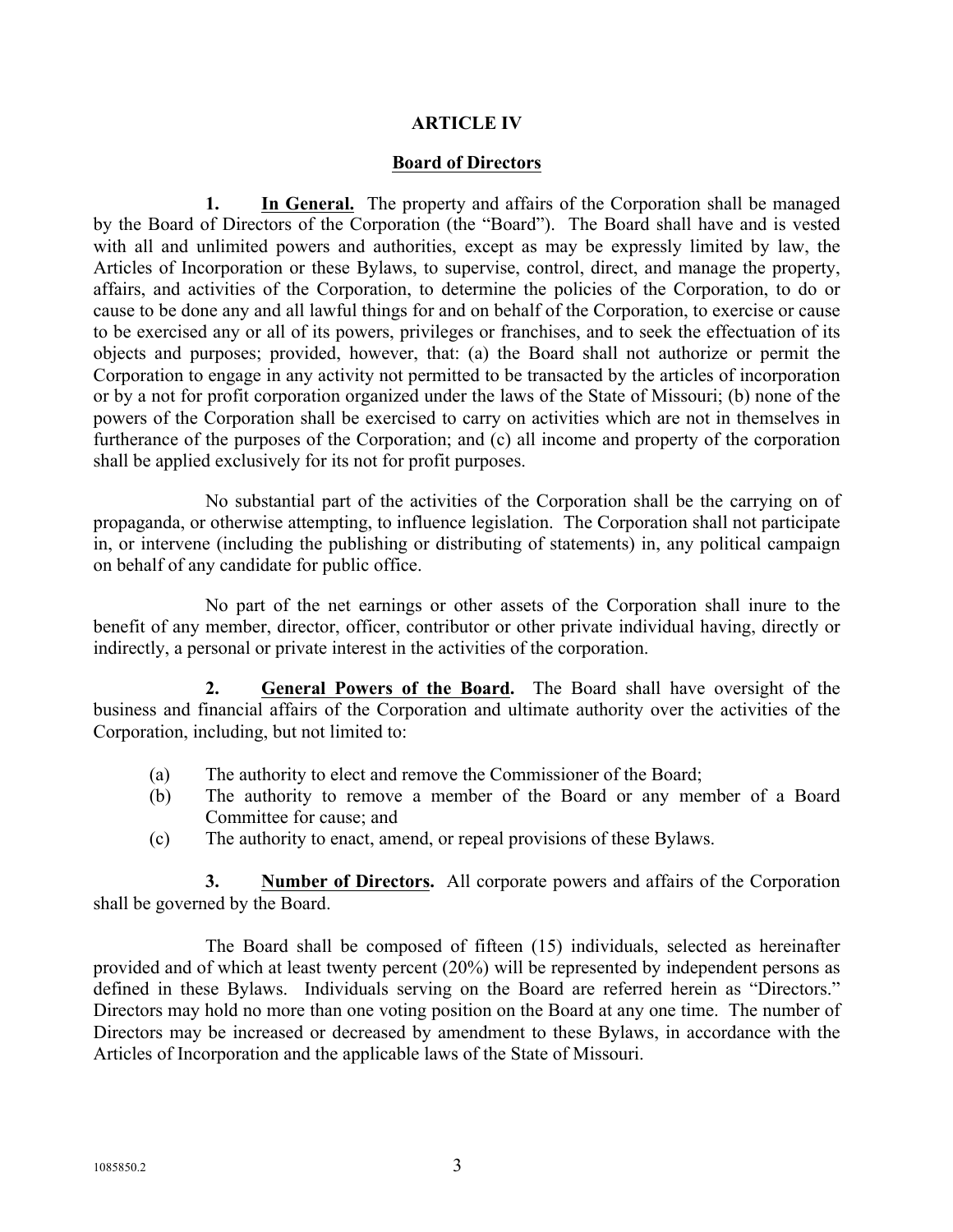**4. Term Limits.** Directors may serve as many successive terms as the members of the Board may determine. A Director's term shall commence immediately after the vote taken at the annual meeting of the Corporation, which shall be held in May of each year.

**5. Employees of the Corporation.** Employees of the Corporation are not eligible to serve as a Director. The President shall be entitled to attend all Board meetings and shall have a voice but not vote on all matters. Other employees of the Corporation may serve in exofficio, non-voting capacities on any structure or substructure of the Corporation concurrent with their term of employment. Individuals engaged as independent contractors shall not be considered employees of the Corporation.

**6. Conflict of Interest.** Board members shall recuse themselves from discussing or voting on issues where they have an actual or perceived conflict of interest.

**7. Responsibilities of the Board.** The Board shall have the following responsibilities, including but not limited to:

- (a) Ensure that the Board is properly structured and capable of acting in case of corporate crisis;
- (b) Employ, establish compensation, evaluate and terminate the employment of the President;
- (c) Create policy direction for the President, employees, and independent contractors on significant issues facing the Corporation;
- (d) Review and take necessary action on the Corporation's strategic plan and the annual operating plans, budget, business plans, corporate performance and other significant corporate actions;
- (e) Plan for management succession;
- (f) Set policy on capital structure, financial strategies, borrowing commitments and long range financial planning;
- (g) Monitor the Corporation's assets to ensure that they are being properly managed, invested and/or otherwise protected;
- (h) Receive and review the reports of the President and Committees of the Board;
- (i) Approve the selection of independent contractors providing services for the Corporation;
- (j) Manage and evaluate the performance of independent contractors providing services for the Corporation;
- (k) Procure and maintain liability, fire, and other hazard insurance of property owned by the Corporation;
- (l) Encourage a culture of ethical behavior and compliance throughout the Corporation; and
- (m) Achieve as much transparency in the operations of the Corporation as is reasonably achievable and to keep the stakeholders in the Corporation informed about the business and operations of the Corporation.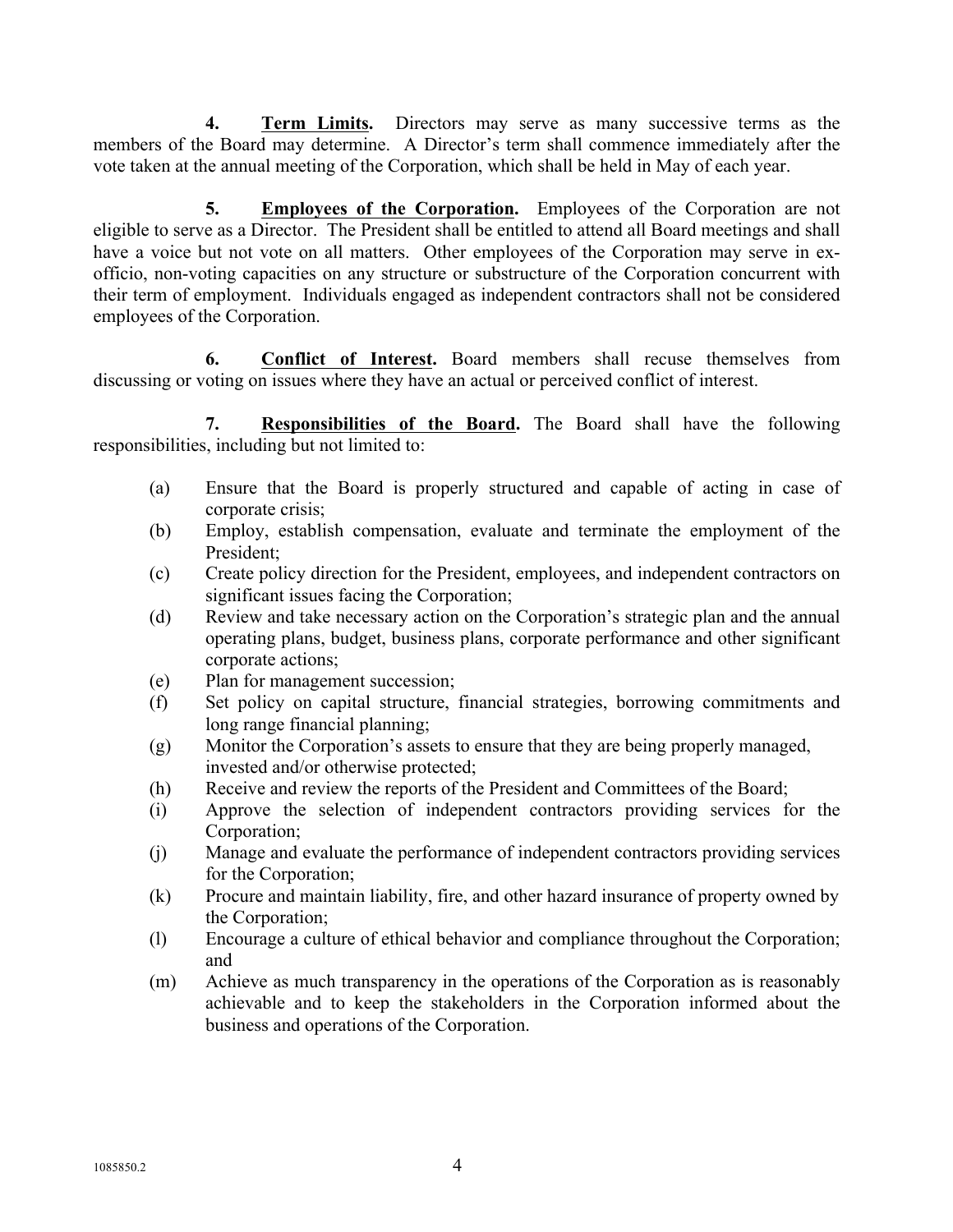**8. General Qualifications of the Board.** Each Director shall exhibit the following general qualifications in addition to meeting the Minimum Criteria described in Article IV.9.

- (a) Be a member in good standing with USAV and be a member in good standing with the Corporation;
- (b) Be at least eighteen years of age;
- (c) Be of good character;
- (d) Be judged qualified and appropriate for the particular Board position;
- (e) Be committed to serving the best interests of the Corporation and the sport regardless of the constituency which (s)elects the Board member;
- (f) Be committed to the principles of the Corporation;
- (g) Be willing to adhere to Corporation policies; and
- (h) Possess strong communication and interpersonal skills.
- (i) Obtain IMPACT certification within one (1) year of selection as a Director;

**9. Selection, Minimum Criteria and Terms**. The composition of the Board shall be as follows:

- (a) One Commissioner, with no vote, except to cast the tie breaking vote for matters voted upon by the Board.
	- (1) Selection: The Commissioner shall be elected from among the members of the Board and shall at all times while holding such office be a member of the Board. The Commissioner shall be elected by a majority of the Board, with each Director having one vote on the issue. The Commissioner shall have served on the Board for the last two (2) years preceding election and shall meet all USAV requirements for junior player involvement to be eligible for selection as the Commissioner.
	- (2) Duties and Responsibilities: The duties and responsibilities of the Commissioner include, but are not limited to, the following:
		- (i) Preside over all meetings of the Board at which he/she shall be present;
		- (ii) Develop the agenda for all meetings of the Board at which he/ she shall be present;
		- (iii) Act as liaison between the Corporation and USAV; and
		- (iv) Attend a minimum of one (1) USAV national meeting within a twelve (12) month period.
	- (3) Term: Subsequent to the initial term below, the term of the Commissioner shall be four (4) years:
		- (i)  $2011$  (two  $(2)$  years).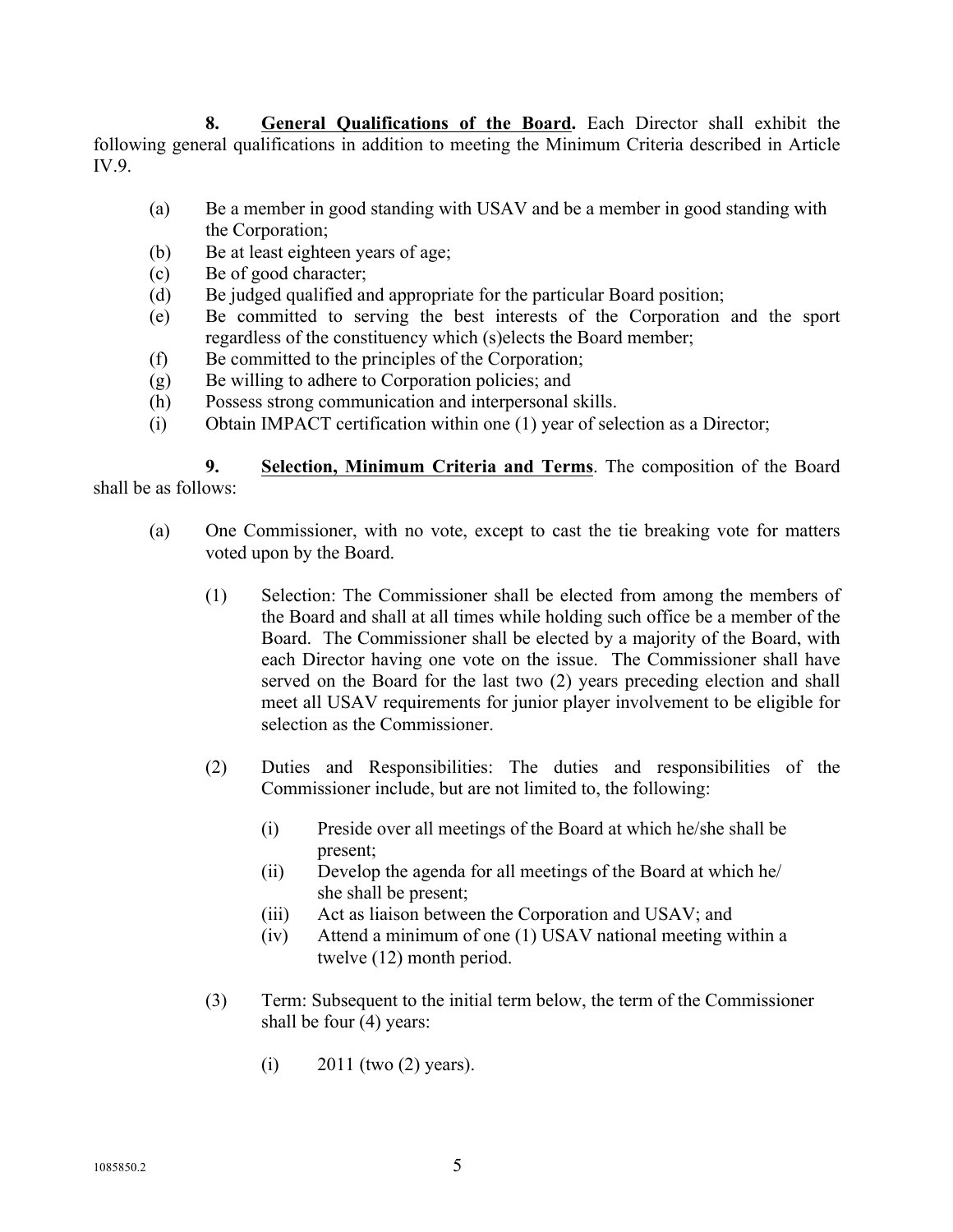- (b) One Vice Commissioner, with one vote.
	- (1) Selection: The Vice Commissioner shall be elected by a majority of the Board, with each Director having one vote on the issue. The Vice Commissioner shall have served on this Board or served on the governing body of another region for at least one (1) year and shall meet all USAV requirements for junior player involvement to be eligible for selection as the Vice Commissioner.
	- (2) Duties and Responsibilities: The duties and responsibilities of the Vice Commissioner include, but are not limited to, the following:
		- (i) Ensure compliance with these By-Laws and take all necessary disciplinary actions;
		- (ii) Preside over all meetings of the Board at which the Commissioner cannot be present;
		- (iii) Develop the agenda for all meetings of the Board at which the Commissioner cannot be present; and
		- (iv) Attend a minimum of one (1) USAV national meeting within a twelve (12) month period.
	- (3) Term: Subsequent to the initial term below, the term of the Vice Commissioner shall be four (4) years:
		- (i) 2011 (four (4) years).
- (c) One Officials Chair, with one vote.
	- (1) Selection: The Officials Chair shall be elected by a majority of the Board, with each Director having one vote on the issue. The Officials Chair shall be a retired regional or higher certified official or be a current regional or higher certified official for at least two (2) years and shall meet all USAV requirements for junior player involvement to be eligible for selection as the Officials Chair.
	- (2) Duties and Responsibilities: The duties and responsibilities of the Officials Chair include, but are not limited to, the following:
		- (i) Serve as the chair of the referrer's and scorer's commission in the region;
		- (ii) Develop official training plans for junior and adult players;
		- (iii) Maintain standards for officiating in the region;
		- (iv) Monitor and oversee all officials in the region;
		- (v) Develop and recommend budgets for the referee's and scorer's commission to the Commissioner and the Board;
		- (vi) Attend a minimum of one (1) USAV national meeting within a twelve (12) month period; and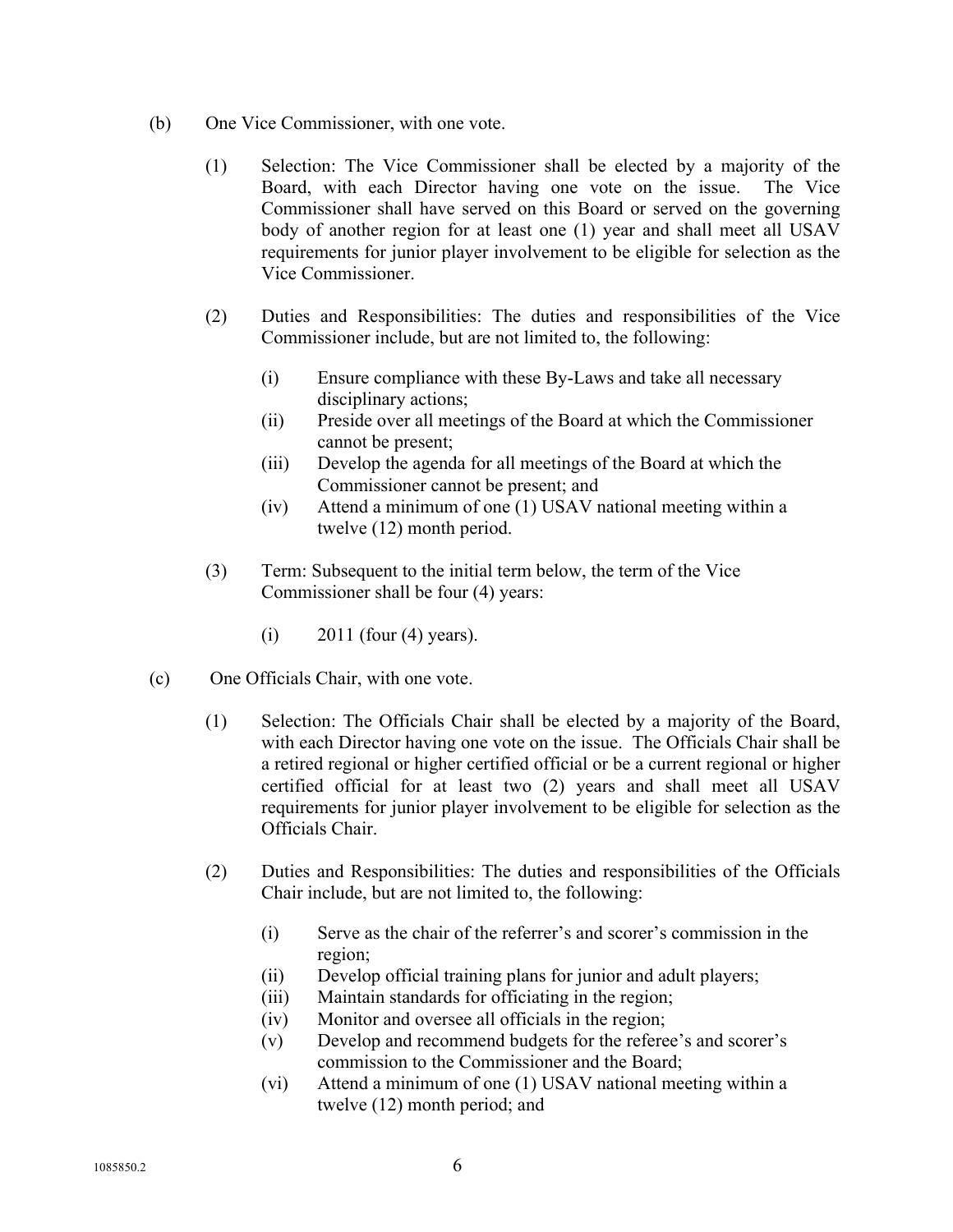- (vii) Attend all meetings of the Board.
- (3) Term: Subsequent to the initial term below, the term of the Officials Chair shall be four (4) years:
	- (i)  $2011$  (two  $(2)$  years).
- (d) One Outdoor Players Representative, with one vote.
	- (1) Selection: Nominations for the Outdoor Players Representative shall be submitted in writing by adult player members to the Commissioner or designated representative no later than the  $31<sup>st</sup>$  day of January of each other year beginning in 2013, and the Outdoor Players Representative shall be elected from such nominated persons by a majority vote of adult player members who have held either a season or summer membership with the Corporation within the last twelve (12) month period, by a vote submitted by such adult player members by ballot to the Commissioner or designated representative no later than the date of the annual meeting of the Board of each such other year, with each adult player member having one vote on the issue. The Outdoor Players Representative shall have been registered as an adult player and have been an active outdoor member with the Corporation within the last (12) month period preceding election to be eligible for selection as the Outdoor Players Representative.
	- (2) Duties and Responsibilities: The duties and responsibilities of the Outdoor Players Representative include, but are not limited to, the following:
		- (i) Act as liaison between all outdoor player members and the Board; and
		- (ii) Attend all meetings of the Board.
	- (3) Term: Subsequent to the initial term below, the term of the Outdoor Players Representative shall be two (2) years:
		- (i)  $2011$  (two  $(2)$  years).
- (e) One Adult Players Indoor Representative, with one vote.
	- (1) Selection: Nominations for the Adult Players Indoor Representative shall be submitted in writing by adult player members to the Commissioner or designated representative no later than the  $31<sup>st</sup>$  day of January of each other year beginning in 2013, and the Adult Players Indoor Representative shall be elected from such nominated persons by a majority vote of adult player members who have held at least a season membership with the Corporation within the last twelve (12) month period, by a vote submitted by such adult player members by ballot to the Commissioner or designated representative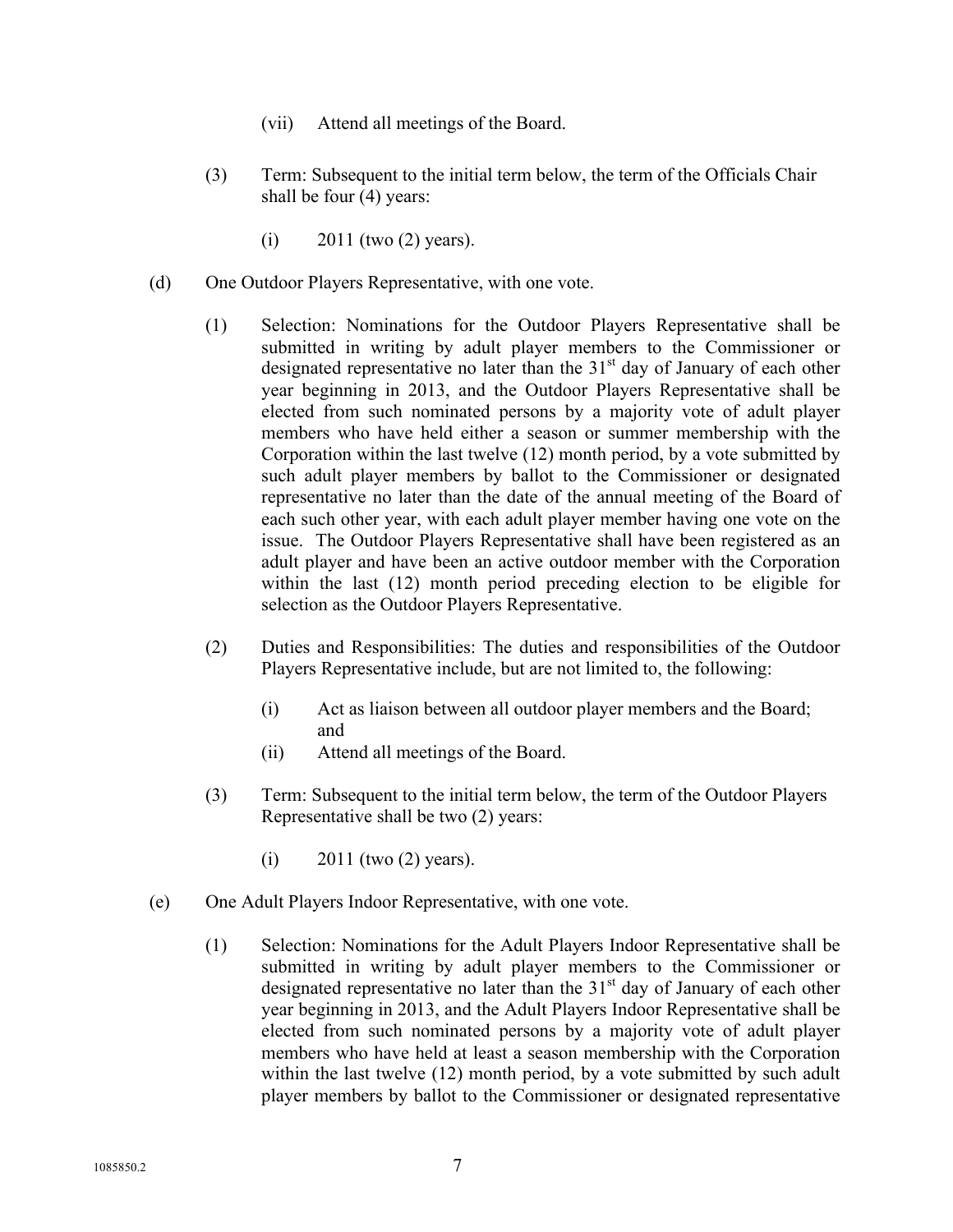no later than the date of the annual meeting of the Board of each such other year, with each adult player member having one vote on the issue. The Adult Players Indoor Representative shall have been registered as an adult player with the Corporation within the last (12) month period preceding election to be eligible for selection as the Adult Players Indoor Representative.

- (2) Duties and Responsibilities: The duties and responsibilities of the Adult Players Indoor Representative include, but are not limited to, the following:
	- (i) Act as liaison between the adult indoor player members and the Board; and
	- (ii) Attend all meetings of the Board.
- (3) Term: Subsequent to the initial term below, the term of the Adult Players Outdoor Representative shall be two (2) years:
	- (i)  $2011$  (two  $(2)$  years).
- (f) One Junior Players Parent Representative, with one vote.
	- (1) Selection: The Junior Players Parent Representative shall be elected by a majority of the Board, with each Director having one vote on the issue. The Junior Players Parent Representative shall either have a child who is currently registered as a junior player in the region or had a child registered as a junior player in the region within the two (2) years preceding election and shall meet all USAV requirements for junior player involvement to be eligible for selection as the Junior Players Parent Representative. Active coaches and club directors in the region are not eligible for selection as the Junior Players Parent Representative.
	- (2) Duties and Responsibilities: The duties and responsibilities of the Junior Players Parent Representative include, but are not limited to, the following:
		- (i) Act as liaison between parents of junior players and the Board; and
		- (ii) Attend all meetings of the Board.
	- (3) Term: Subsequent to the initial term below, the term of the Junior Players Parent Representative shall be two (2) years:
		- (i)  $2011$  (two  $(2)$  years).
- (g) One Junior Players Coach Representative, with one vote.
	- (1) Selection: Nominations for the Junior Players Coach Representative shall be submitted in writing by junior club coaches in the region to the Commissioner or designated representative no later than the  $31<sup>st</sup>$  day of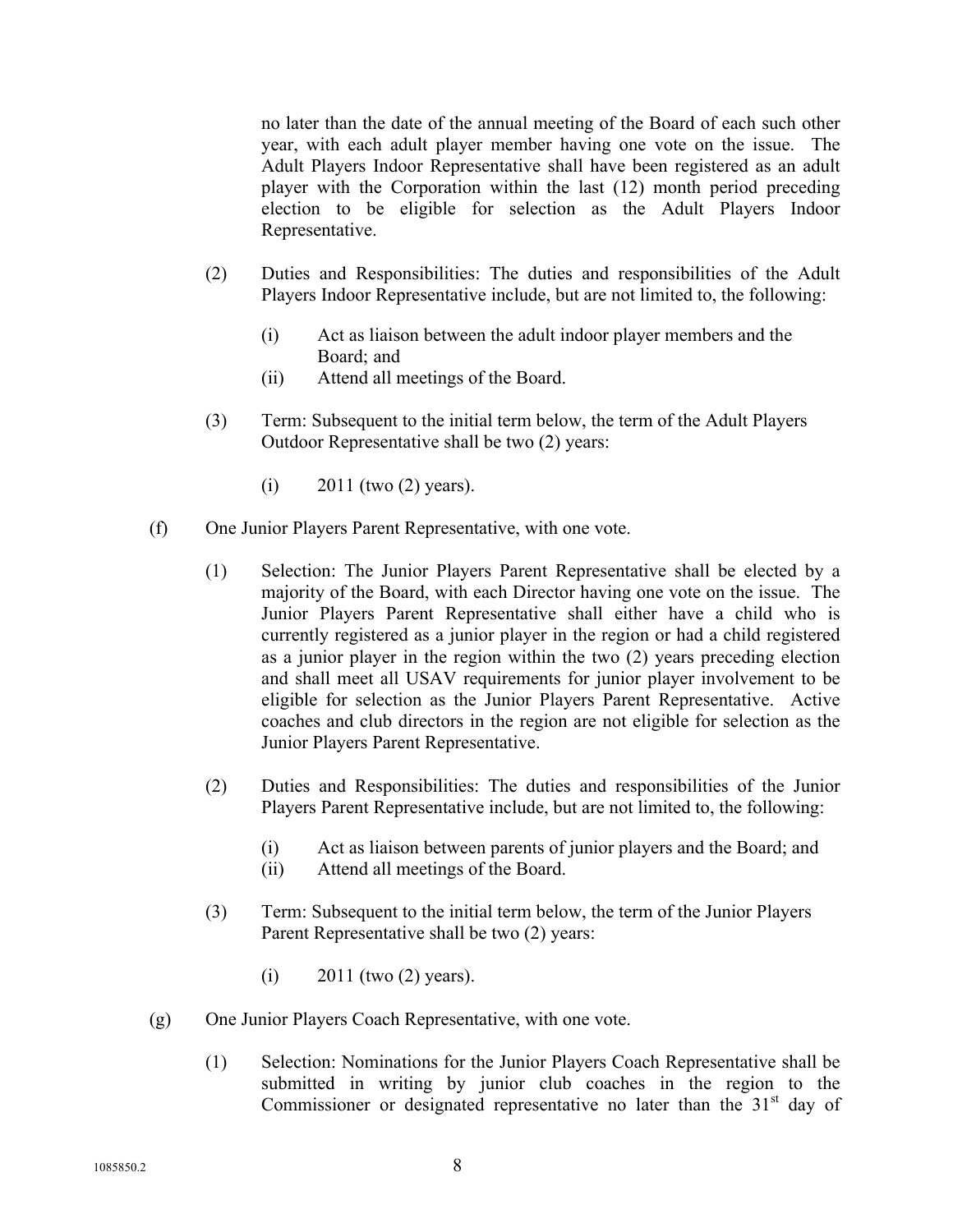January of each other year beginning in 2014, and the Junior Players Coach Representative shall be elected from such nominated persons by a majority of junior club coaches in the region by a vote submitted by such junior club coaches by ballot to the Commissioner or designated representative no later than the date of the annual meeting of the Board of each such other year, with each junior club coach having one vote on the issue. The Junior Players Coach Representative shall have been a junior club coach for at least one (1) year in the three (3) years preceding election and shall meet all USAV requirements for junior player involvement to be eligible for selection as the Junior Players Coach Representative.

- (2) Duties and Responsibilities: The duties and responsibilities of the Junior Players Coach Representative include, but are not limited to, the following:
	- (i) Act as liaison between junior club coaches and the Board;
	- (ii) Represent the interests of junior club coaches in the region;
	- (iii) Form a three (3) member commission including the Junior Players Coach Representative and consisting of one (1) gold junior club team coach and two (2) silver junior club team coaches, with no member of the commission being from the same club; and
	- (iv) Attend all meetings of the Board.
- (3) Term: Subsequent to the initial term below, the term of the Junior Players Coach Representative shall be two (2) years:
	- (i)  $2011$  (one (1) year).
- (h) One Junior Players Club Director Representative, with one vote.
	- (1) Selection: Nominations for the Junior Players Club Director Representative shall be submitted in writing by junior club directors in the region to the Commissioner or designated representative no later than the  $31<sup>st</sup>$  day of January of each other year beginning in 2013, and the Junior Players Club Director Representative shall be elected from such nominated persons by a majority of junior club directors in the region by a vote submitted by such junior club directors by ballot to the Commissioner or designated representative no later than the date of the annual meeting of the Board of each such other year, with each junior club director having one vote on the issue. The Junior Players Club Director Representative shall have been a junior club director for at least two (2) years in the three (3) years preceding election and shall meet all USAV requirements for junior player involvement to be eligible for selection as the Junior Players Coach Representative.
	- (2) Duties and Responsibilities: The duties and responsibilities of the Junior Players Club Director Representative include, but are not limited to, the following: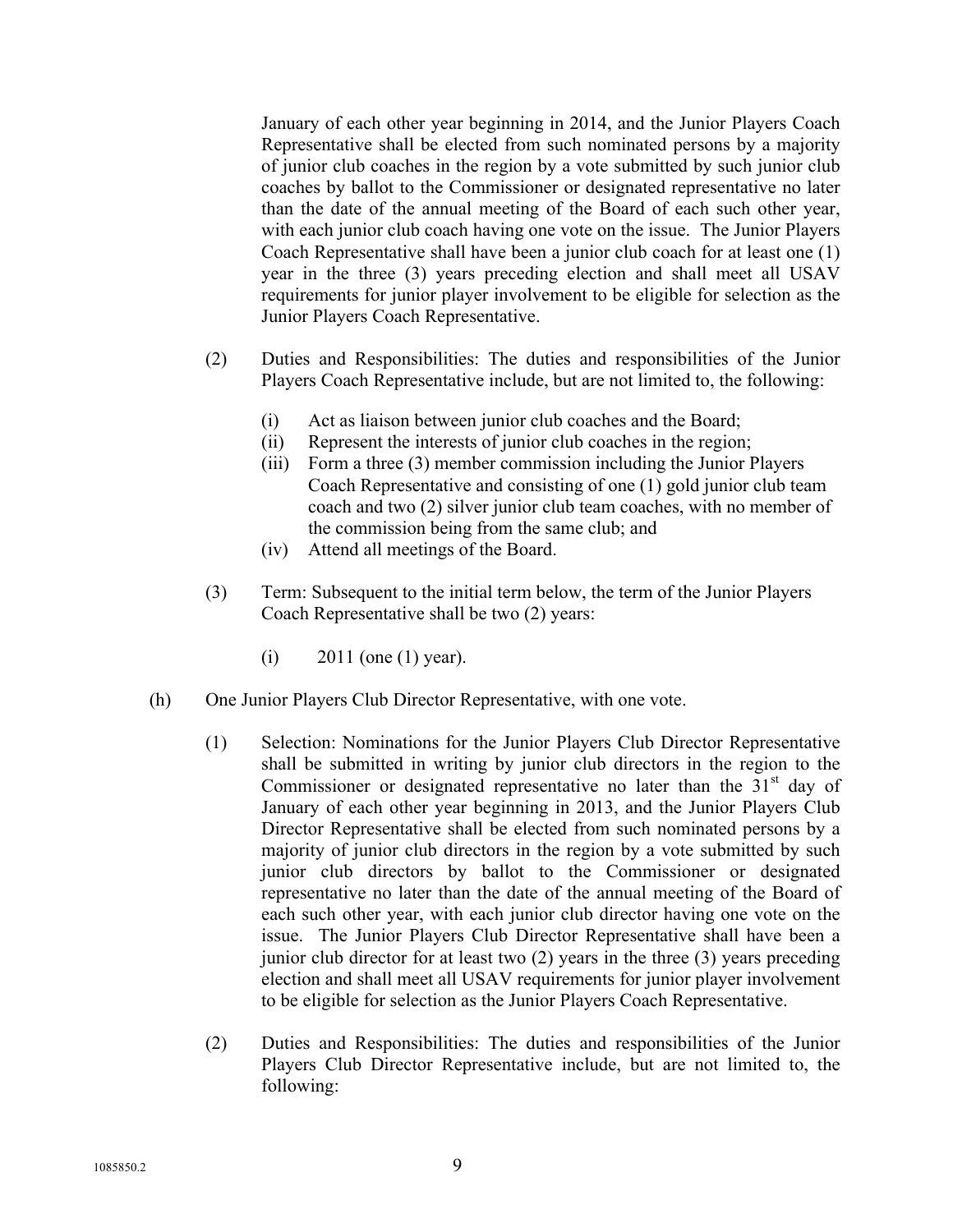- (i) Act as liaison between junior club directors and the Board;
- (ii) Represent the interests of junior club directors in the region;
- (iii) Form a three (3) member commission including the Junior Players Club Director Representative and consisting of one (1) gold junior club director and two (2) silver junior club directors, with no member of the commission being from the same junior club (a "silver junior club" is defined in these By-laws as having a majority of all teams registered within the club as silver teams); and
- (iv) Attend all meetings of the Board.
- (3) Term: Subsequent to the initial term below, the term of the Junior Players Club Director Representative shall be two (2) years:
	- (i)  $2011$  (two  $(2)$  years).
- (i) One Junior Players Development Chair, with one vote.
	- (1) Selection: The Junior Players Development Chair shall be elected by a majority of the Board, with each Director having one vote on the issue. The Junior Players Development Chair shall have served on the Board for at least one (1) of the last two (2) years preceding election and shall meet all USAV requirements for junior player involvement to be eligible for selection as the Junior Players Development Chair.
	- (2) Duties and Responsibilities: The duties and responsibilities of the Junior Players Development Chair include, but are not limited to, the following:
		- (i) Serve as liaison between the Juniors Players Parent Representative, the Junior Players Coach Representative, the Juniors Players Club Director Representative, and the Corporation;
		- (ii) Attend a minimum of one (1) USAV national meeting within a twelve (12) month period; and
		- (iii) Attend all meetings of the Board.
	- (3) Term: Subsequent to the initial term below, the term of the Junior Players Development Chair shall be four (4) years:
		- $(i)$  2011 (four  $(4)$  years).
- (j) One Legal Counsel, with one vote.
	- (1) Selection: Legal Counsel shall be elected by a majority of the Board, with each Director having one vote on the issue. Legal Counsel shall be a member in good standing with any state bar association to be eligible for selection as Legal Counsel.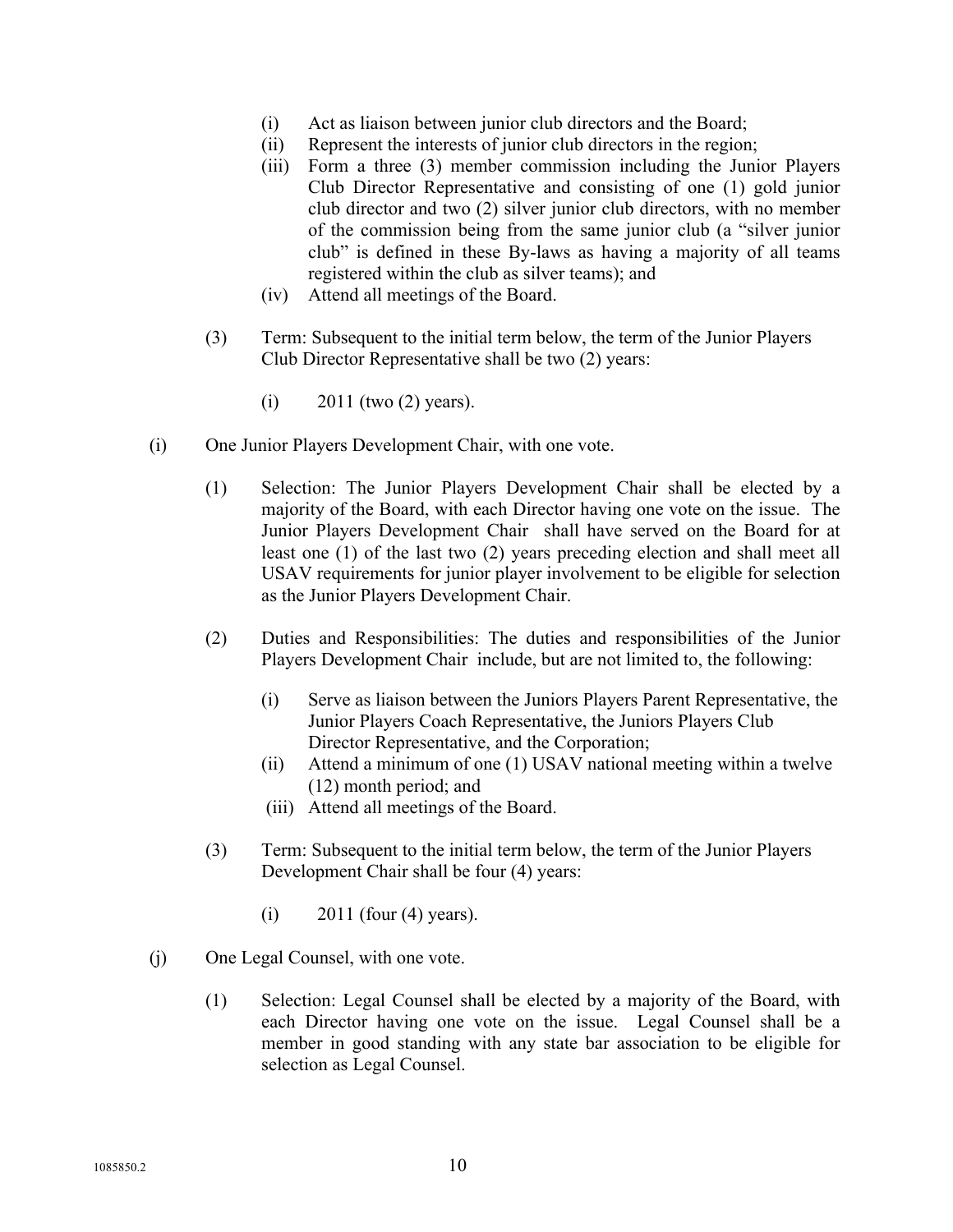- (2) Duties and Responsibilities: The duties and responsibilities of Legal Counsel include, but are not limited to, the following:
	- (i) Provide sound and prudent legal advice to the Board; and
	- (ii) Attend all meetings of the Board.
- (3) Term: Subsequent to the initial term below, the term of Legal Counsel shall be four (4) years:
	- $(i)$  2011 (four  $(4)$  years).
- (k) Five At-Large Directors, each with one vote.
	- (1) Selection: The At-Large Directors shall be appointed by the Commissioner and approved by a majority of the Board at certain annual meetings of the Board (as provided below), with each Director having one vote on the issue.
	- (2) Duties and Responsibilities: The duties and responsibilities of the At-Large Directors include, but are not limited to, the following:
		- (i) Perform all duties assigned by the Commissioner or Vice Commissioner; and
		- (ii) Attend all meetings of the Board.
	- (3) Term: Beginning in 2013, the terms of the At-Large Directors shall be as follows:
		- (i) After appointed and approved as provided herein, each At-Large Director shall be placed, in the reasonable discretion of a majority of the Board, into one of two Classes, designated Class I and Class II. There shall be three (3) At-Large Directors designated to Class I and two (2) At-Large Directors designated to Class II.
		- (ii) Each At-Large Director initially designated to Class I shall serve for an initial term of two (2) years from the annual meeting of the Board at which such At-Large Director was approved as provided in subsection (1) above; each At-Large Director initially designated to Class II shall serve for an initial term of three (3) years from the annual meeting of the Board at which such At-Large Director was approved as provided in subsection (1) above; and, the term of each At-Large Director (regardless of Class) shall continue for additional and successive two (2) year terms following such At-Large Director's applicable initial term until the election and qualification of a successor and is subject to such At-Large Director's earlier death, resignation or removal as provided herein.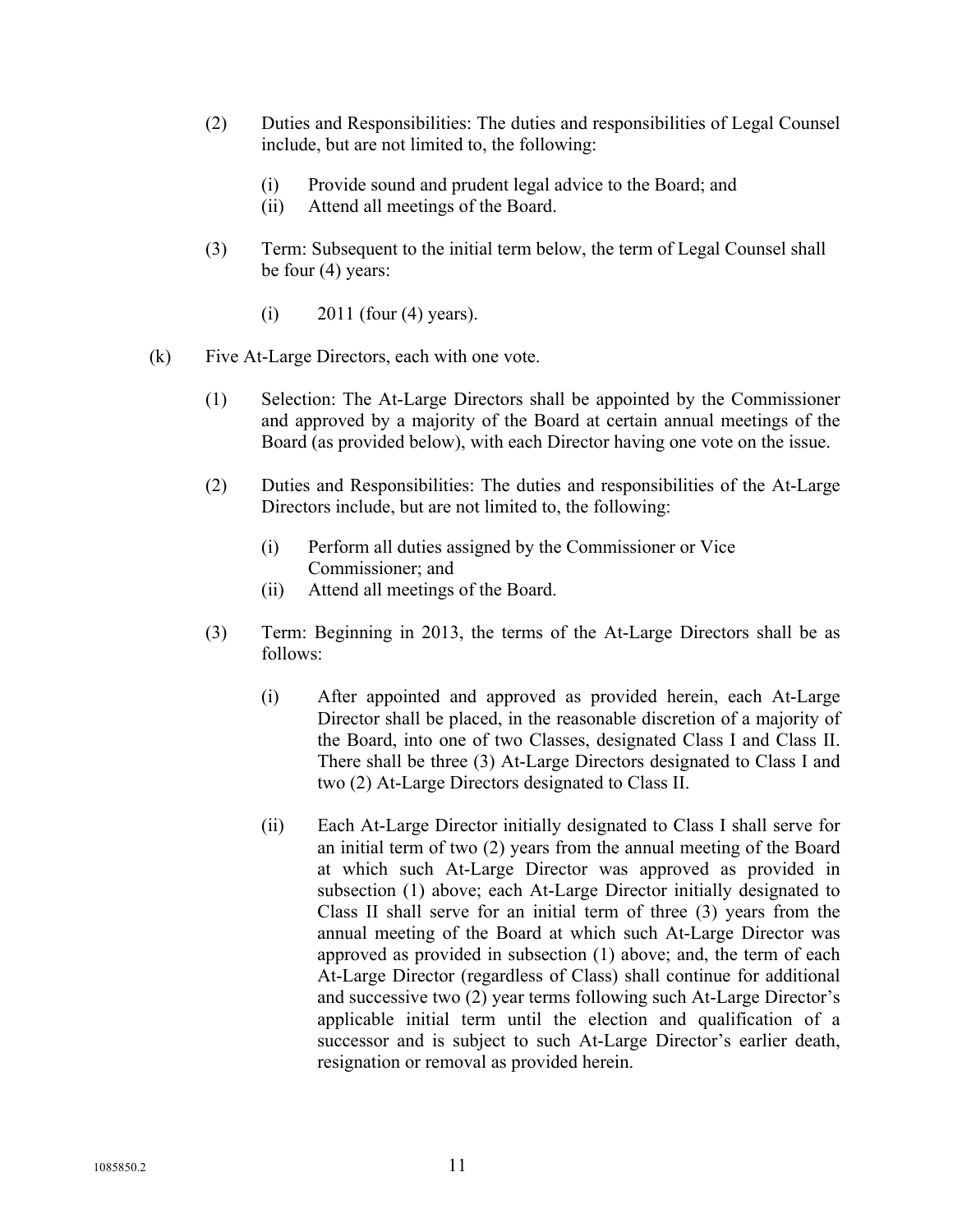**10. Elections.** A majority of votes cast is necessary for the election of Directors as established in Article IV.9. In the event that no candidate receives a majority of the vote, a runoff election between the two candidates with the highest number of votes will be held.

**11. Vacancies.** A Director's position on the Board may be declared vacant upon his/her resignation, removal, incapacity, disability, or death. Any vacancy of a Director shall be filled from nominations provided by the remaining Directors. Any nominations may then be filled by the affirmative vote of a majority of the remaining Directors, even if less than a quorum of Directors are present. A Director elected to fill the vacancy of a Director who did not serve his/her full term shall be elected for the unexpired term of his/her predecessor in office.

**12. Resignation.** Any Director may resign from the Board by written notice to the Commissioner of the Corporation. Such resignation shall be in writing and shall be effective immediately or upon its acceptance by the Board as such resignation may provide.

**13. Removal.** At a meeting called expressly for that purpose or at any meeting of the Board, a Director may be removed for cause, after having been given ten (10) days written notice, by a vote of two-thirds of the Directors present at such meeting.

Any member of the Board absent for two (2) consecutive regular meetings without permission from the Commissioner may, by vote of two-thirds of the Directors present at such meeting, be held to have been removed from his or her office.

**14. Compensation.** Directors shall serve without compensation except for stipends voted on and approved by a majority of the Board. No person who now is, or who later becomes, a Director of the Corporation shall be personally liable to its creditors for any indebtedness or liability, and any and all creditors of the Corporation shall look only to the assets of the Corporation for payment. Directors may be reimbursed for any reasonable expenses incurred in the performance of their duties to the Corporation.

No employee of the Corporation shall be eligible to serve as a Director.

**15. Independence.** A Director will not be considered an "Independent Director" for purposes of Article IV if, at any time during the one (1) year preceding commencement of or during his/her position as a Director, the Director or an immediate family member was employed by or held any paid position with the Corporation.

A Director will not be considered an "Independent Director" if at any time during the one (1) year preceding commencement of or during his/her position as a Director, the Director receives more than \$5,000.00 in compensation from the Corporation, directly or indirectly. For purposes of this rule, compensation does not include reimbursement of expenses in accordance with corporate policy.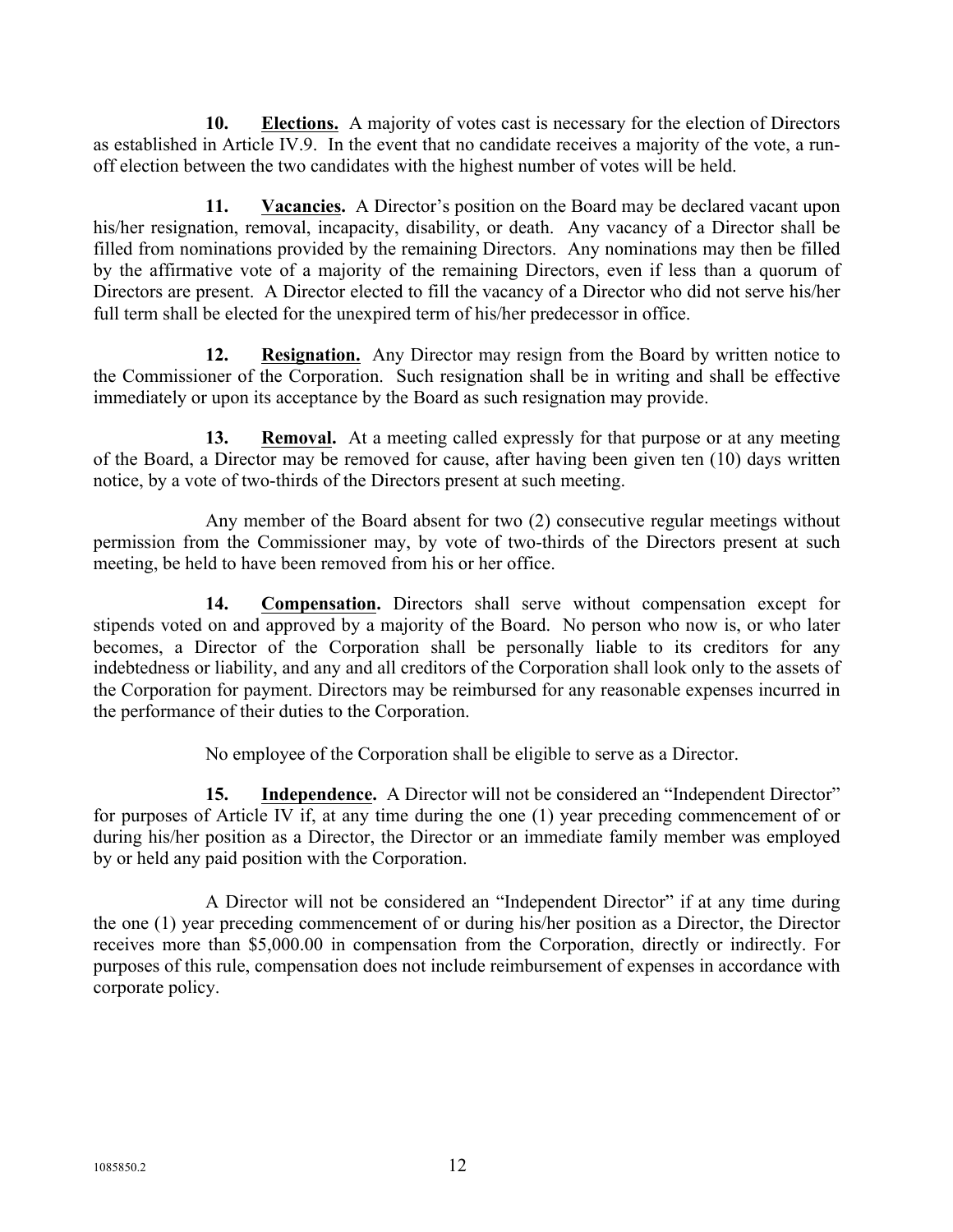# **ARTICLE V**

## **Meetings of the Board**

**1. Place.** Meetings of the Board shall be held at any place within or outside the state of Missouri as may be determined from time to time by resolution of the Directors or by written consent of the members of the Board.

**2. Meetings of the Board and Notice.** Regular meetings of the Board shall be held at least three (3) times per year, one of which shall be the annual meeting. Notice of a regular meeting and the annual meeting need not be given. Any business may be transacted at a regular meeting and at the annual meeting. All material in preparation for each meeting shall be provided at least ten (10) days before the meeting is held.

**3. Annual Meeting.** The annual meeting of the Board shall be held in May on a date determined by the Board for the election of Directors (as applicable, in accordance with Article IV.9.) and to transact such other business as may be required by the Corporation, other applicable law, or these Bylaws, or as may be properly brought before the meeting. The Board may postpone the time of holding the meeting for such period as it may deem advisable. If the election of Directors is not held at the meeting or at any adjournment thereof, the Board will cause the election to be held at a special meeting of the Board as soon thereafter as is convenient.

**4. Special Meetings.** Special meetings of the Board may be held at any time and for any purpose or purposes. Special meetings may be called by any Director through written notice to each Director of the time and place of the meeting, including the purpose or purposes for which the meeting is called, and shall be given not less than ten (10) days before the date of the meeting. No business shall be transacted at a special meeting other than business specified in the call. If mailed, such notices shall be deemed to be given when deposited in the United States Mail addressed to the Director at this or her address as it appears on the books of the Corporation, with postage prepaid.

**5. Waiver of Notice.** Any notice provided or required to be given to the Directors may be waived in writing by any of them whether before or after the time stated therein. Attendance of a Director at any meeting shall constitute a waiver of notice of such meeting except where the Director attends a meeting for the express purpose of objecting to the transaction of any business because the meeting is not lawfully called or convened.

**6. Quorum.** Unless otherwise required by law, the presence of a majority of the whole Board shall be requisite for and shall constitute a quorum for the transaction of business at all meetings. The act of a majority of the Directors present at a meeting at which a quorum is present shall be valid as the act of the Board except in those specific instances in which a larger vote may be required by law, by the Articles of Incorporation or these Bylaws.

**7. Adjournment.** No notice need be given of any adjourned meeting of the Board, provided the time and place thereof are announced at the meeting at which the adjournment is taken, and provided that the adjournment is not for more than five (5) days. Any business may be transacted at any adjourned meeting, which might have been transacted at the meeting for which notice was given.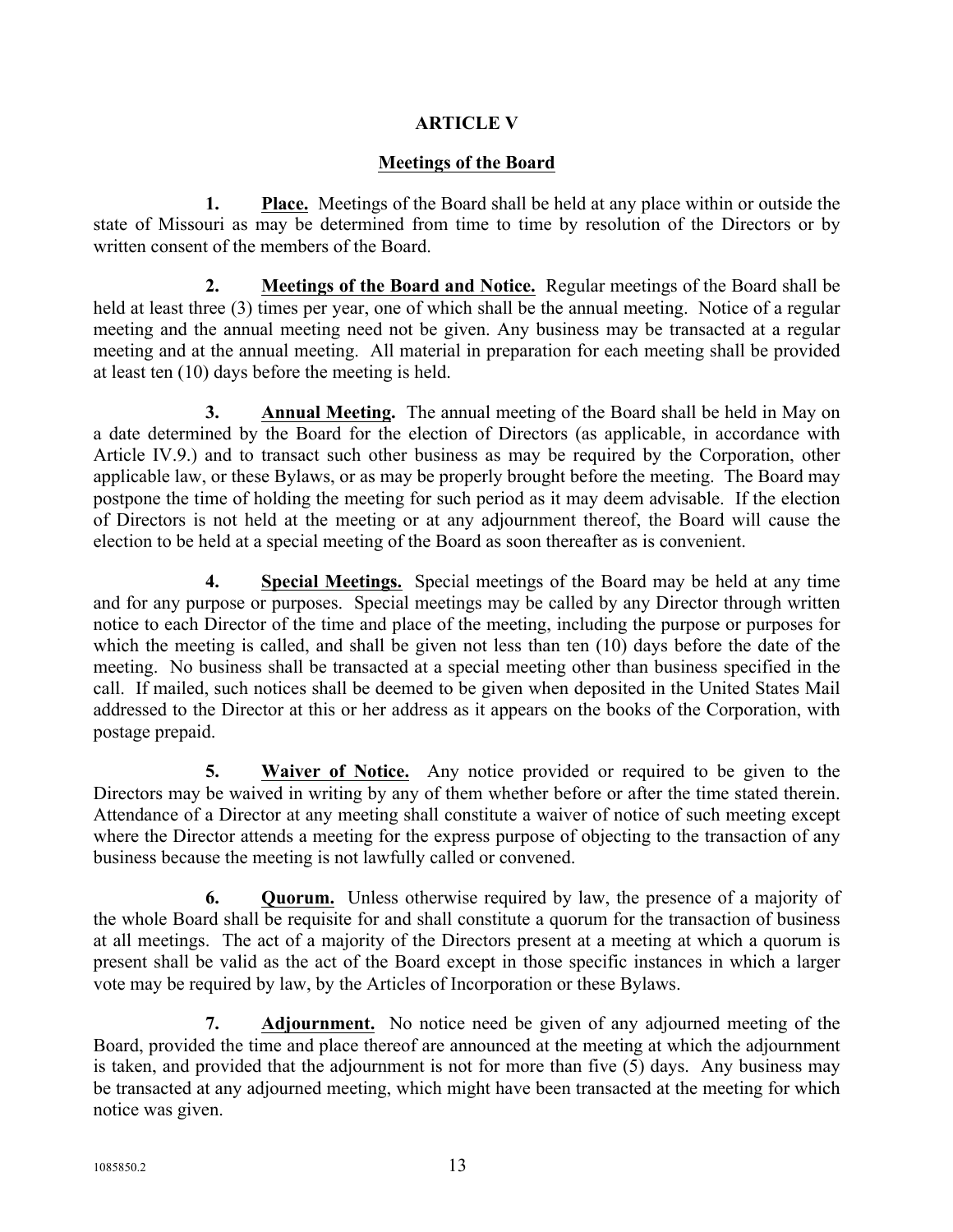**8. Voting.** Each Director, excluding the Commissioner, present at any meeting shall be entitled to cast one vote on each matter coming before such meeting for decision. The Commissioner shall only cast his/her vote to be the tie-breaking vote on such matters decided upon by the Directors.

**9. Proxies.** Each Director may vote at any meeting by proxies duly authorized in writing. Proxies shall be valid only for one meeting, to be specified therein, and any adjournments of such meeting. Proxies shall be dated and shall be filed with the secretary of the meeting.

**10. Consent.** Action required or permitted by law to be taken at a meeting of the Board may be taken without a meeting if the action is taken by all members of the Board. The action shall be evidenced by one or more written consents describing the action taken, signed by each Director, and included in the minutes filed with the corporate records reflecting the action taken. Such action shall be effective when the last Director signs the consent, unless the consent specifies a different effective date.

**11. Meetings by Conference Telephone or Similar Communications Equipment.** Unless otherwise restricted by the Articles of Incorporation or these Bylaws, members of the Board, or any Committee designated by the Board, may participate in a meeting of the Board or Committee by means of conference telephone or similar communications equipment by means of which all persons participating in the meeting can hear each other, and participation in a meeting pursuant thereto shall constitute presence in person at such meeting.

# **ARTICLE VI**

# **Committees**

**1. Standing and Temporary Committees.** The Board may, by resolution or resolutions passed by a majority of the Directors, designate one or more committees, with each committee consisting of one or more Directors of the Corporation. The Board may designate one or more Directors as alternate members of any committee, who may replace any absent or disqualified member at any meeting of the committee.

**2. Terms and Duties.** The members of any such committees shall serve for such terms of office as the Board shall determine and shall perform such committee duties and functions as the Board shall determine. Such committees shall have such names as may be determined from time to time by resolution adopted by the Board.

**3. Meeting Minutes.** All committees so appointed shall, unless otherwise provided by the Board, keep regular minutes of the transactions at their meetings and shall cause them to be recorded in books kept for that purpose in the office of the Corporation and shall report the same to the Board at its next meeting.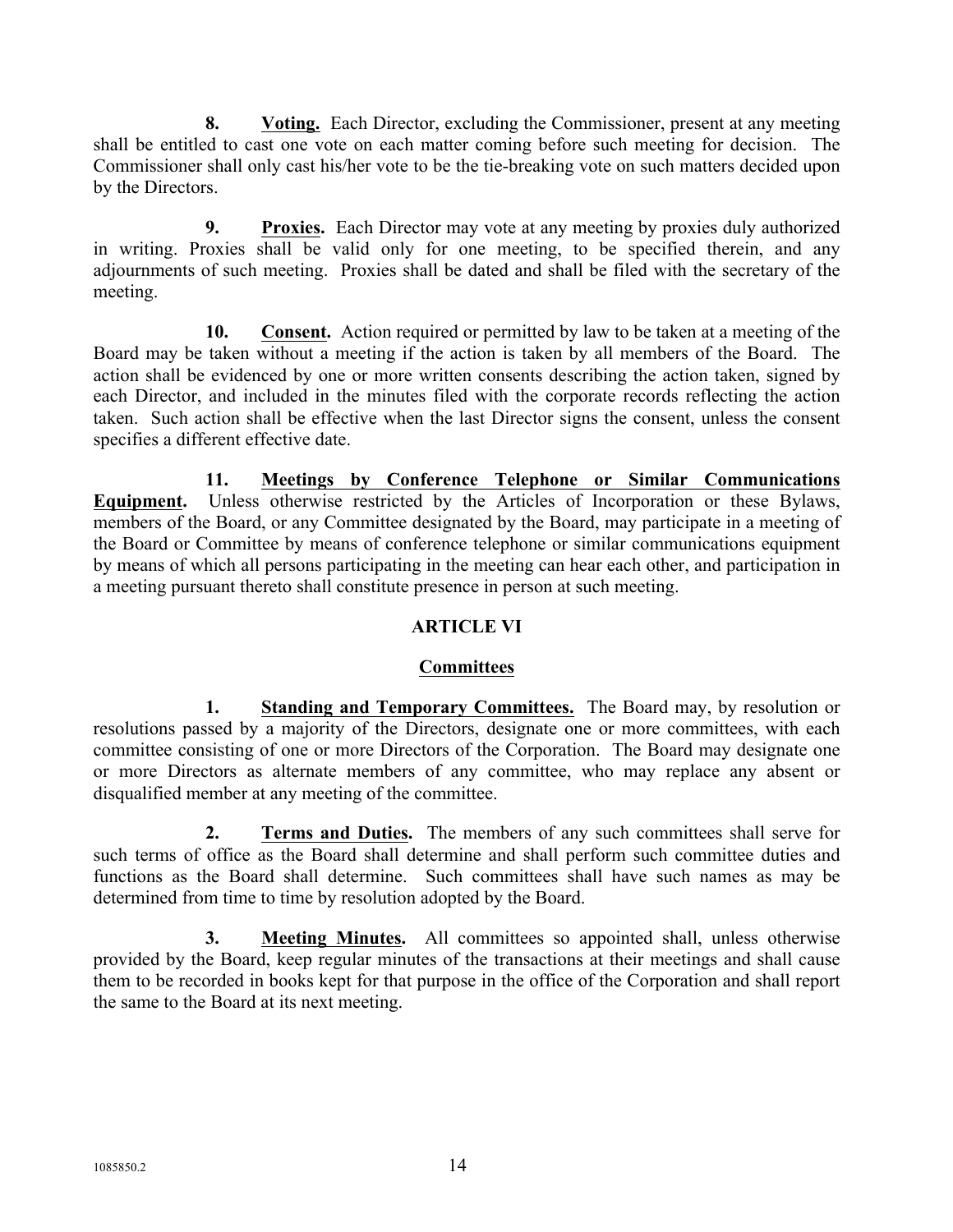# **ARTICLE VII**

## **Officers**

**1. General.** The officers of the Corporation shall consist of a President, Vice President, Treasurer, and Secretary. The President shall be elected by a majority of the Board, with each Director having one vote on the issue (with the exception of the Commissioner, who shall only cast his or her vote in the event of a tie). The President shall appoint the Vice President, the Treasurer, and the Secretary; provided, however, the President's appointments shall be approved by a majority of the Board. In the event the President determines additional officers are necessary to efficiently manage the Corporation, the President shall present additional officers for consideration to the Board and the Board may approve the addition of such officers by majority vote.

Any two or more offices may not be held by the same person. Officers of the Corporation shall not serve as members of the Board.

Unless removed in accordance with the procedures established by law and these Bylaws, the officers shall serve until the next succeeding annual meeting of the Board and until their respective successors are elected by the Board or appointed by the President and approved by the Board. Officers may serve as many successive terms in office as the members of the Board may determine.

An officer shall be deemed qualified when he enters upon the duties of the office to which he or she has been elected or appointed. However, the Board may also require of such person his or her written acceptance and promise faithfully to discharge the duties of such office.

**2. Removal.** Any officer or any employee or agent of the Corporation may be removed or discharged by majority vote of the Board whenever in its judgment the best interests of the Corporation would be served thereby, but such removal shall be without prejudice to the contract rights, if any, of the person so removed.

**3. Compensation.** Officers may receive a salary or compensation for serving as such for the Corporation and such salary or compensation shall be determined by a majority of the Board. Salaries and compensation of officers and other agents and employees of the Corporation, if any, may be fixed, increased, or decreased by majority of the Board. Each officer may be reimbursed for his actual expenses if they are reasonable and incurred in connection with the business and activities of the Corporation.

**4. Vacancies.** Vacancies caused by the death, resignation, incapacity, removal or disqualification of the President of the Corporation may be temporarily filled by a non-member of the Board at an annual or other regular meeting or at any special meeting called for that purpose, and such person so elected to fill the vacancy of the President shall serve at the pleasure of the Board until the next annual meeting of the Board, and until his successor is duly elected and qualified.

Vacancies caused by the death, resignation, incapacity, removal or disqualification of any other officer of the Corporation may be temporarily filled by a non-member of the Board who is selected by the President; provided, however, that such selection is approved by a majority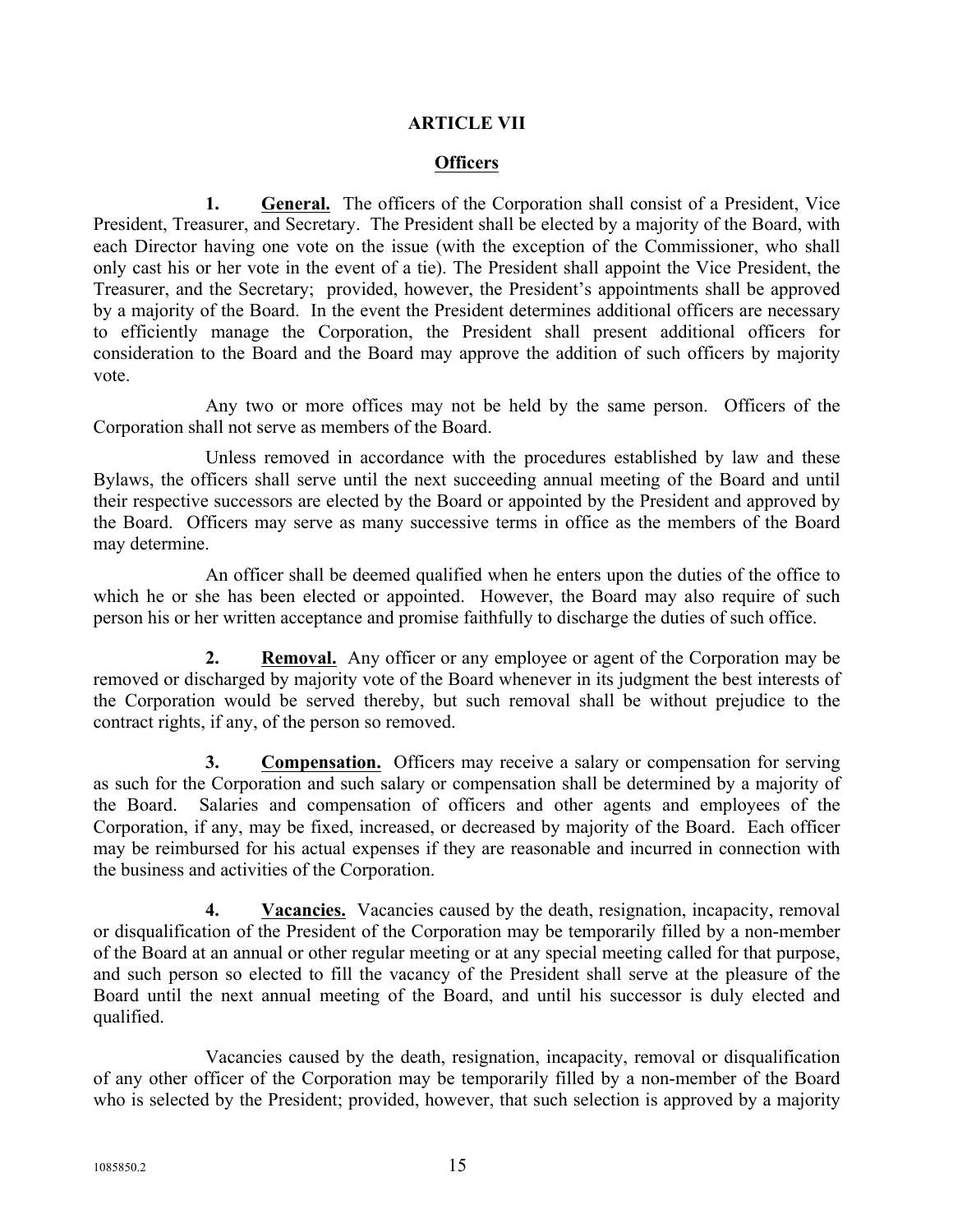of the Board at the next meeting of the Board or at any special meeting called for that purpose. Such person or persons so elected to fill such vacancy shall serve at the pleasure of the Board until the next annual meeting of the Board, and until his successor is duly appointed by the President and approved by the Board.

**5. Delegation of Authority.** The Board may from time to time delegate any of the functions, powers, duties, and responsibilities of any officer to any other officer or to any agent or employee of the Corporation or other responsible person, provided a majority of the Board concurs. In the event of such delegation, the officer from whom any such function, power, duty, or responsibility has been transferred shall thereafter be relieved of all responsibility for the proper performance or exercise thereof.

**6. The President.** Unless the Board otherwise provides, the President shall be the Chief Executive Officer of the Corporation and shall have such general executive powers and duties of supervision and management as are usually vested in the office of the Chief Executive Officer of a corporation, and he or she shall carry into effect all directions and resolutions of the Board.

The President may execute all bonds, notes, debentures, mortgages, and other contracts requiring a seal, under the seal of the Corporation and may cause the seal to be affixed thereto, and may execute all other contracts and instruments for and in the name of the Corporation.

The President shall have such other duties, powers, and authority as may be prescribed elsewhere in these Bylaws or by the Board.

**7. The Vice President.** The Vice President shall work in cooperation with the President and shall perform such duties as the President and Board may assign to him or her. In the event of the death or during absence, incapacity, inability, or refusal to act of the President, the Vice President shall be vested all the powers and perform all the duties of the office of President until the board otherwise provides. He or she shall have such other or further duties or authority as may be prescribed elsewhere in these Bylaws or from time to time by the Board.

**8. The Treasurer.** The Treasurer shall have supervision and custody of all monies, funds, and credits of the Corporation and shall cause to be kept full and accurate accounts of the receipts and disbursements of the Corporation in books belonging to it. He or she shall keep or cause to be kept all other books of account and accounting records of the Corporation as shall be necessary and shall cause all monies and credits to be deposited in the name and to the credit of the Corporation in such accounts and depositories as may be designated by the Board. The Treasurer shall disburse or permit the disbursement of funds of the Corporation in accordance with the authority granted by the Board, taking proper vouchers therefor. The Treasurer shall be relieved of all responsibility for any monies or other valuable property or the disbursement thereof committed by the Board to the custody of any other person or corporation, or the supervision of which is delegated by the board to any other officer, agent or employee.

The Treasurer shall render to the President or the Board, whenever requested by any of them, an account of all transactions as treasurer and of those under his or her jurisdiction and the financial condition of the Corporation.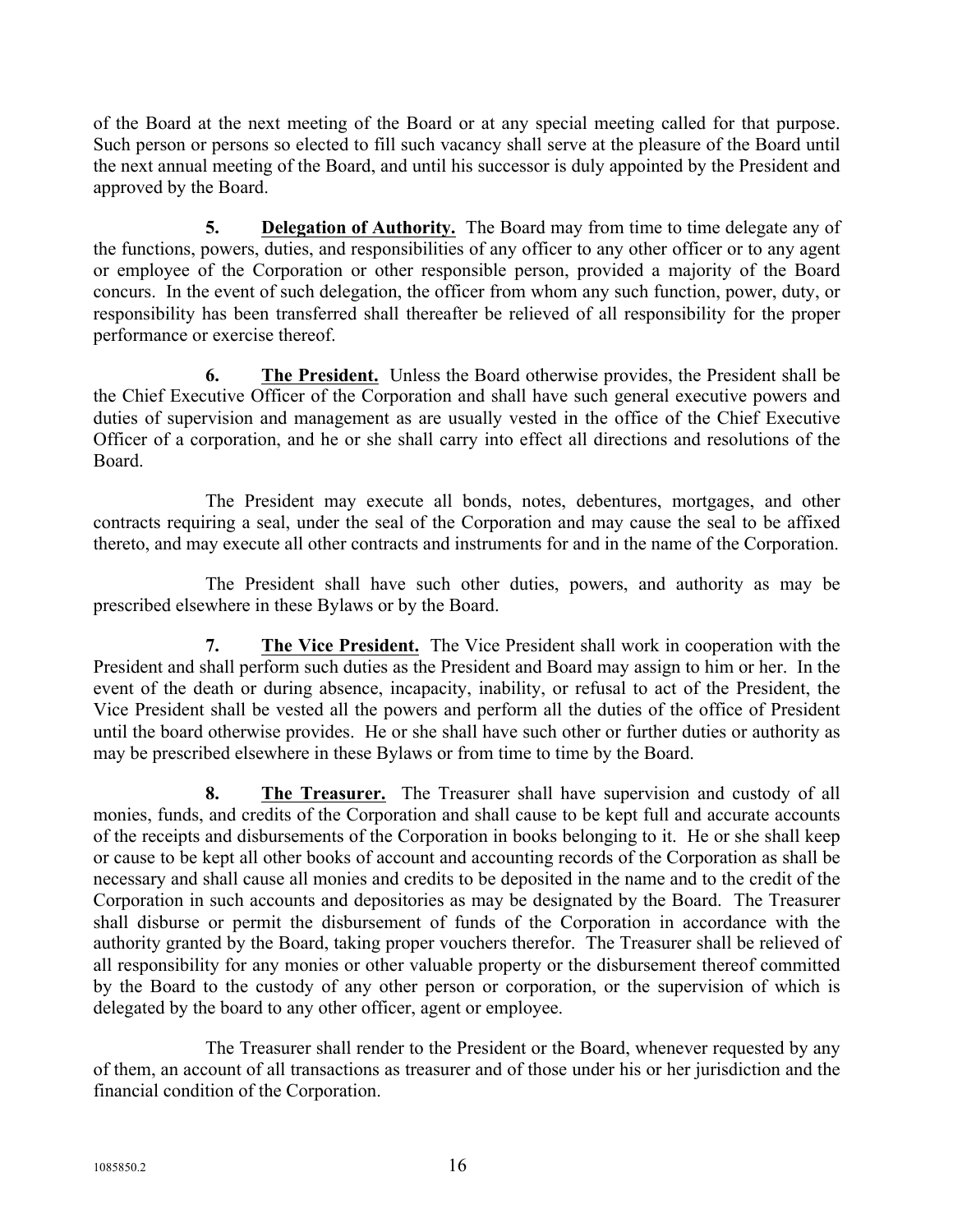The Treasurer shall be bonded unless the Board expressly waives the requirement of such bonding.

The Treasurer shall have the general duties, powers, and responsibilities of a treasurer of a corporation, shall be the chief financial and accounting officer of the Corporation and shall have and perform such other duties, responsibilities and authorities as may be prescribed from time to time by the Board.

**9. The Secretary.** The Secretary will attend all meetings and keep the minutes of all of the proceedings at all meetings of the Board, and will be the custodian of all corporate records, and of the seal, if any, of the Corporation. The Secretary will see that all notices required to be given to the Board are given in accordance with these Bylaws or as required by law. The Secretary will also perform, under the direction and subject to the control of the President and the Board, such other duties as may be assigned to the Secretary.

# **ARTICLE VIII**

# **General Provisions**

**1. Depositories and Checks.** The monies of the Corporation shall be deposited in such manner as the Directors shall direct in such banks or trust companies as the Directors may designate and shall be drawn out by checks signed in such manner as may be provided by resolution adopted by the Board.

**2. Bonds.** Any officer or employee handling money of the Corporation may be bonded at the Corporation's expense in such amounts as may be provided by resolution adopted by the Board.

**3. Custodian of Securities.** The Board may from time to time appoint one or more banks or trust companies to act for reasonable compensation as custodian of all securities and other valuables owned by the Corporation and to exercise in respect thereof such powers as may be conferred by resolution of the Board. The Board may remove any such custodian at any time.

**4. Certain Loans Prohibited.** The Corporation shall not make any loan to any member, officer, or Director of the Corporation.

**5. Indemnification.** Each person who is or was (a) a director or officer of the Corporation or is or was serving at the request of the Corporation as a director or officer of another corporation, or (b) a member of a committee of the Board, including the heirs, executors, administrators and estate of such person, shall be indemnified by the Corporation as of right to the full extent permitted or authorized by the laws of the state of Missouri, as now in effect and as hereafter amended, against any liability, judgment, fine, amount paid in settlement, cost and expense (including attorneys' fees) asserted or threatened against such person and authority as (i) a director or officer of the corporation or, if serving at the request of the corporation, as a director or officer of another corporation, or (ii) a member of a committee of the board of directors. The indemnification herein provided with respect to any liability, cost or expense shall be effective only to the extent that the person herein indemnified does not have other valid and collectible insurance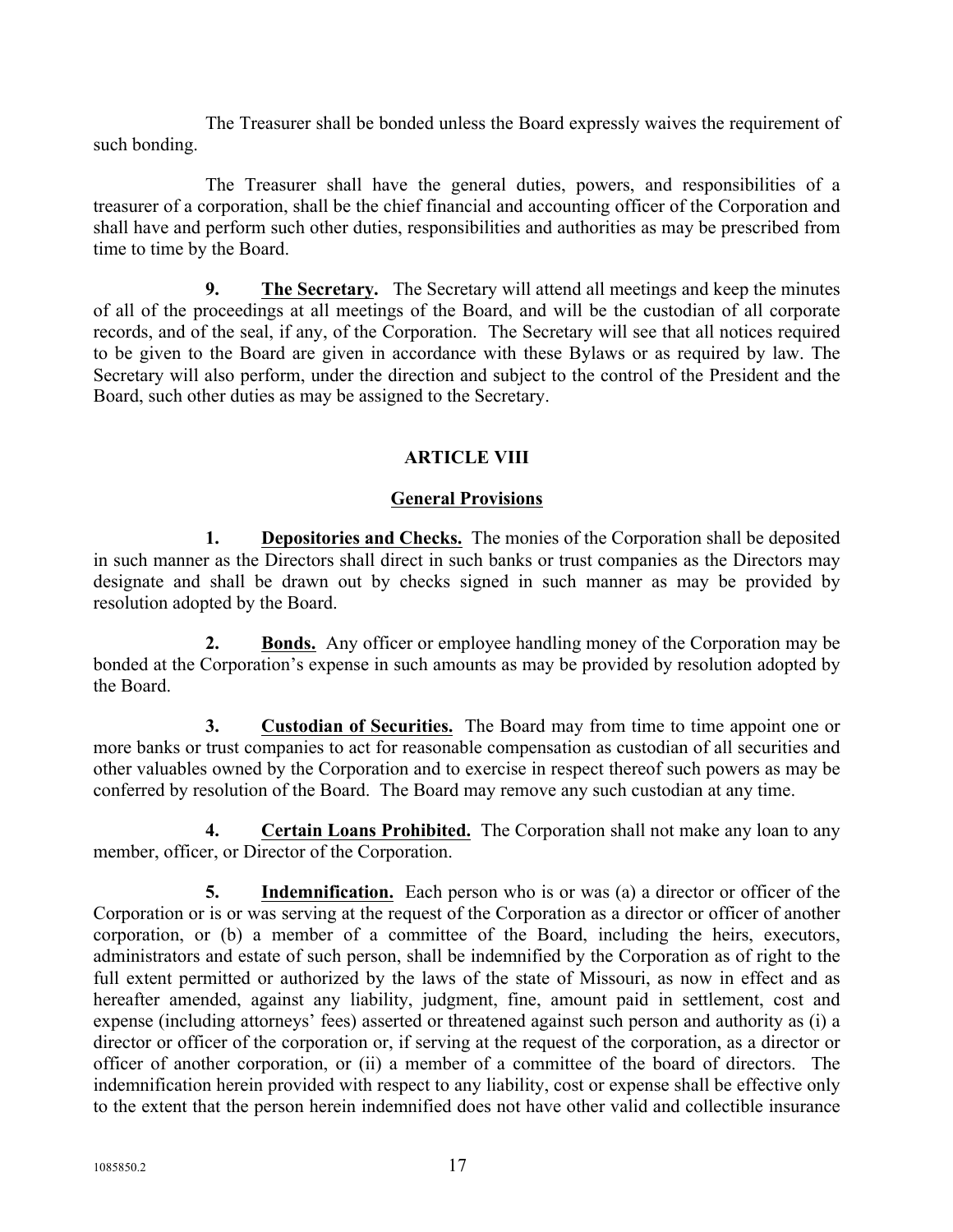coverage for such liability, cost or expense. The indemnification provided by this bylaw provision shall not be exclusive of any other rights to which those indemnified may be entitled under the articles of incorporation, under any other bylaw or under any agreement, vote of members of disinterested directors or otherwise, and shall not limit in any way any right which the corporation may have to make different or further indemnifications with respect to the same or different persons or classes of persons.

No person shall be liable to the Corporation for any loss, damage, liability or expense suffered by it on account of any action taken or omitted to be taken by him as (1) a director or officer of the Corporation or of any other corporation in which he serves as a director or officer at the request of the Corporation, or (2) a member of a committee of the Board, if such person (A) exercised the same degree of care and skill as a prudent man would have exercised under the circumstances in the conduct of his own affairs, or (B) took or omitted to take such action in reliance upon advice or counsel for the Corporation, or for such other corporation, or upon statements made or information furnished by directors, officers, employees or agents of the Corporation, or of such other corporation, which he had no reasonable grounds to disbelieve.

**6. Absence of Personal Liability.** The Directors and members of the Corporation are not individually or personally liable for the debts, liabilities or obligations of the Corporation.

**7. Annual Audit.** Unless such requirement is waived by the Board, an annual audit of the books of account and financial records of the corporation shall be performed by an independent accounting firm.

**8. Contracts.** The Board may authorize any officer or officers, agent or agents, to enter into any contract or execute and deliver any instrument in the name of and on behalf of the Corporation, and such authority may be general or confined to specific instances.

**9. Review.** The Board shall review and revise these By-laws as necessary for the benefit of the Corporation every four (4) years.

# **ARTICLE IX**

# **Fiscal Year**

The Board shall have the power to fix and from time to time change the fiscal year of the Corporation. In the absence of action by the board of directors, however, the fiscal year of the Corporation shall begin on July 1 and end June 30.

# **ARTICLE X**

# **Amendments**

The Board shall have the power to make, alter, amend, and repeal the bylaws of the Corporation and to adopt new bylaws, which power may be exercised by a vote of two-thirds of the members of the full Board. The Corporation shall keep at its principal office a copy of the bylaws,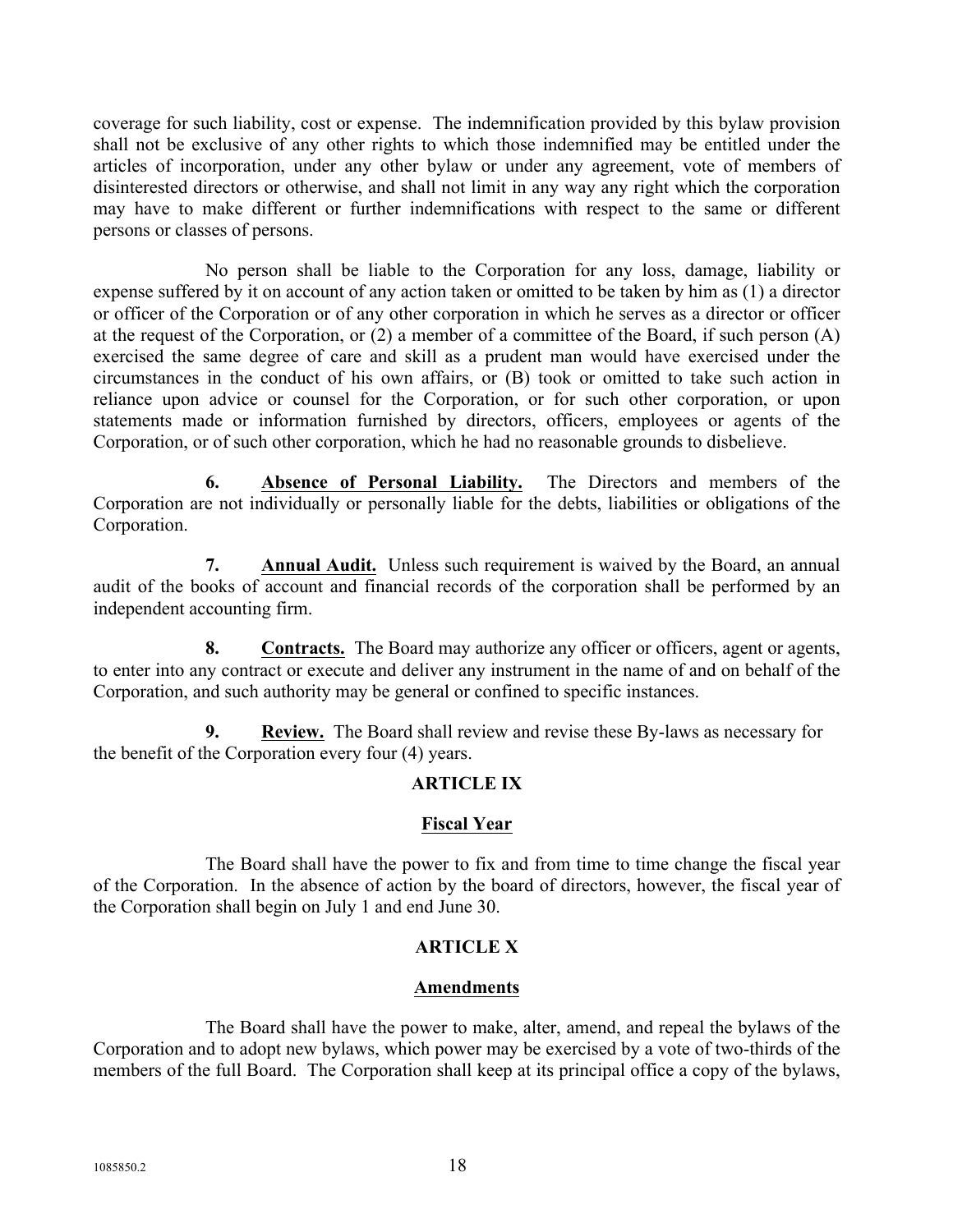as amended, which shall be open to inspection by any board member or any member at all reasonable times during office hours.

## **ARTICLE XI**

### **Dissolution**

In the event that the activities of the Corporation are no longer deemed desirable, the Corporation may be declared inactive in accordance with procedures specified by applicable state laws.

On liquidation or dissolution, all properties and assets and obligations shall be distributed and paid over to the USAV for the express purpose of regenerating interest in national and international amateur volleyball competition in the Heart of America geographic area. In the event that USAV shall no longer exist and as determined by two-thirds vote of the Directors present at a meeting in which a quorum of the Directors are present, then to an organization dedicated to fostering national or international amateur volleyball sport competition, provided that the organization continues to be dedicated to the exempt purposes as specified in Internal Revenue Code Section  $501(a)(3)$ .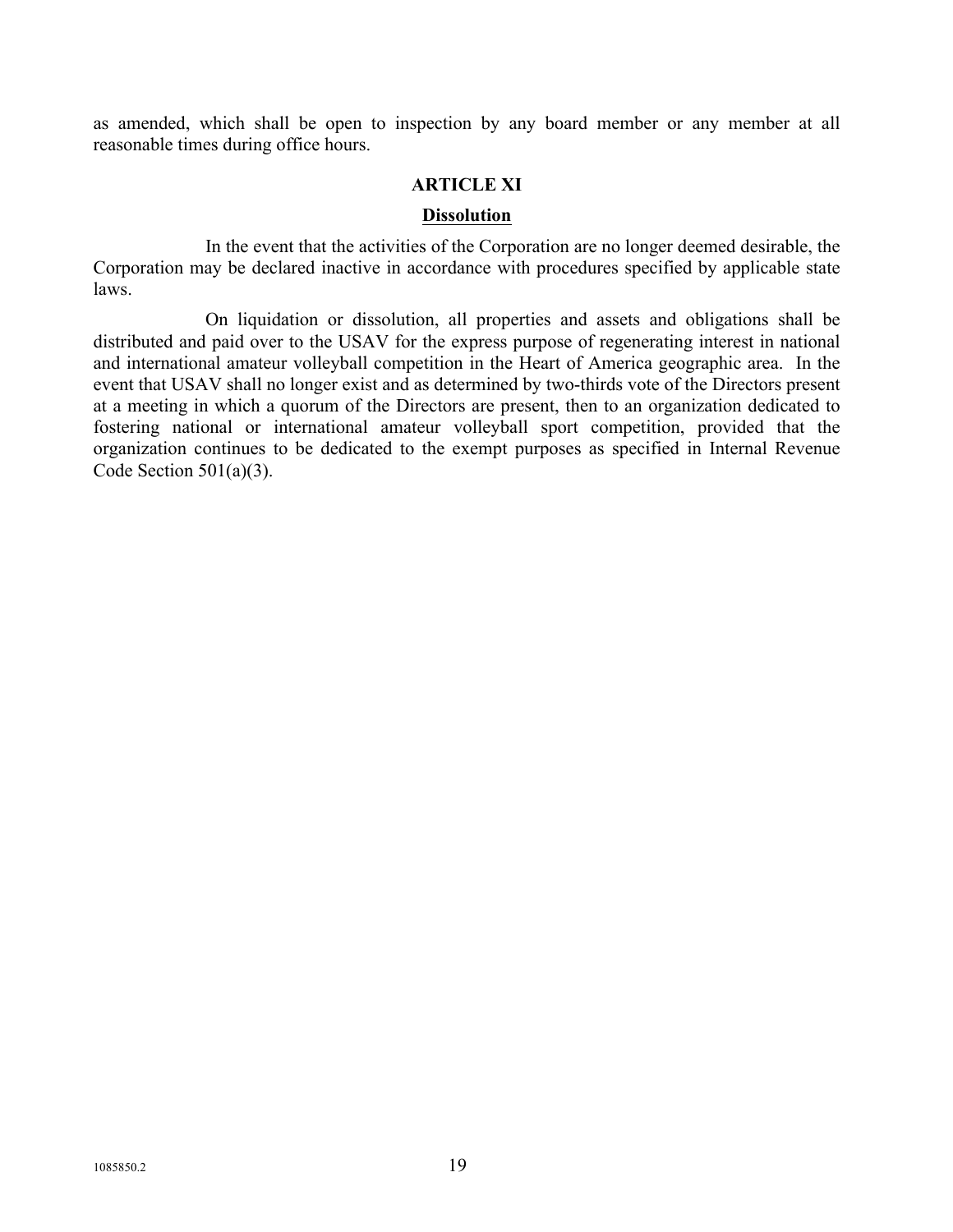# CERTIFICATE OF THE PRESIDENT OF THE HEART OF AMERICA REGION VOLLEYBALL ASSOCIATION

I, \_\_\_\_\_\_\_\_\_\_\_\_\_\_\_\_\_\_\_\_\_, President of The Heart of America Region Volleyball Association, a Missouri nonprofit corporation, HEREBY CERTIFY:

That the Second Amended and Restated By-Laws attached hereto are a true, correct and complete copy of the Second Amended and Restated By-Laws of The Heart of America Region Volleyball Association, as and now in full force and effect.

IN WITNESS WHEREOF, I have hereunto set my hand this day of  $\frac{1}{2012}$ .

President

 $\mathcal{L}_\text{max}$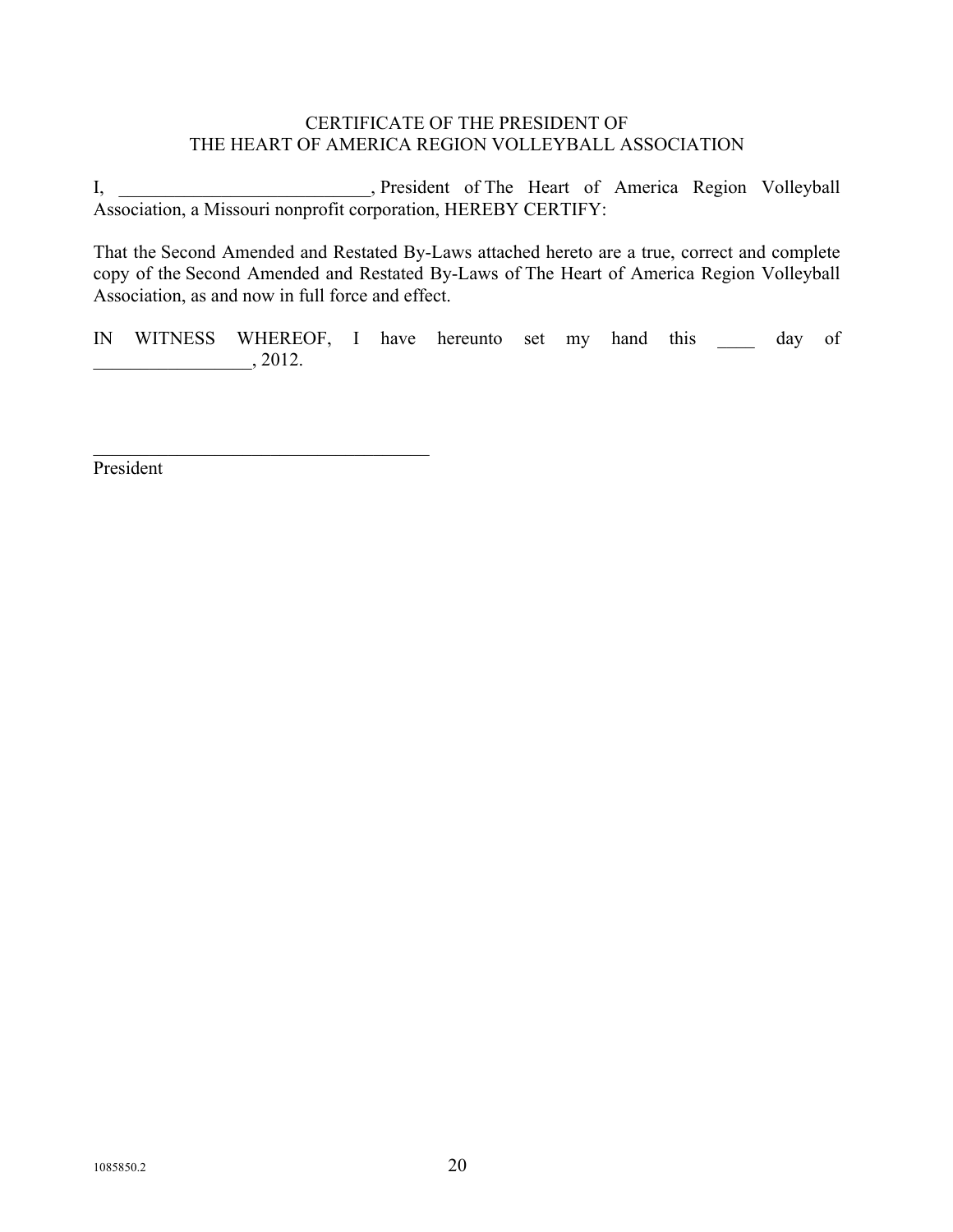### **BOARD RESOLUTION**

**WHEREAS**, as of this  $9<sup>th</sup>$  day of August, 2015 the board of directors (the "**Board**") of the Heart of America Region Volleyball Association (the "**Company**") has determined that it is in the best interests of the Company to amend the By-Laws of the Company (the "**By-Laws**") to Third Restated and Amended By-Laws of the Company (the "**By-Laws Amendments**"**)**;

### **AMENDMENT OF BY-LAWS**

### **NOW THEREFORE LET IT BE:**

## **RESOLVED, THAT ARTICLE 9, SECTION 7, SUBSECTIONS (E)-(H) OF THE BYLAWS ARE HEREBY AMENDED TO READ IN FULL AS FOLLOWS:**

- "(e) One Adult Players Indoor Representative, with one vote.
	- (1) Selection: Nominations for the Adult Players Indoor Representative shall be submitted in writing by adult player members to the Commissioner or designated representative no later than the 31<sup>st</sup> day of January of each other year beginning in 2013, and the Adult Players Indoor Representative shall be elected from such nominated persons by a majority vote of adult player members who have held at least a season membership with the Corporation within the last twelve (12) month period, by a vote submitted by such adult player members by ballot to the Commissioner or designated representative no later than the date of the annual meeting of the Board of each such other year, with each adult player member having one vote on the issue. The Adult Players Indoor Representative shall have been registered as an adult player with the Corporation within the last (12) month period preceding election to be eligible for selection as the Adult Players Indoor Representative.
	- (2) Duties and Responsibilities: The duties and responsibilities of the Adult Players Indoor Representative include, but are not limited to, the following:
		- (i) Act as liaison between the adult indoor player members and the Board; and
		- (ii) Attend all meetings of the Board.
	- (3) Term: Subsequent to the term below, the term of the Adult Players Outdoor Representative shall be two (2) years: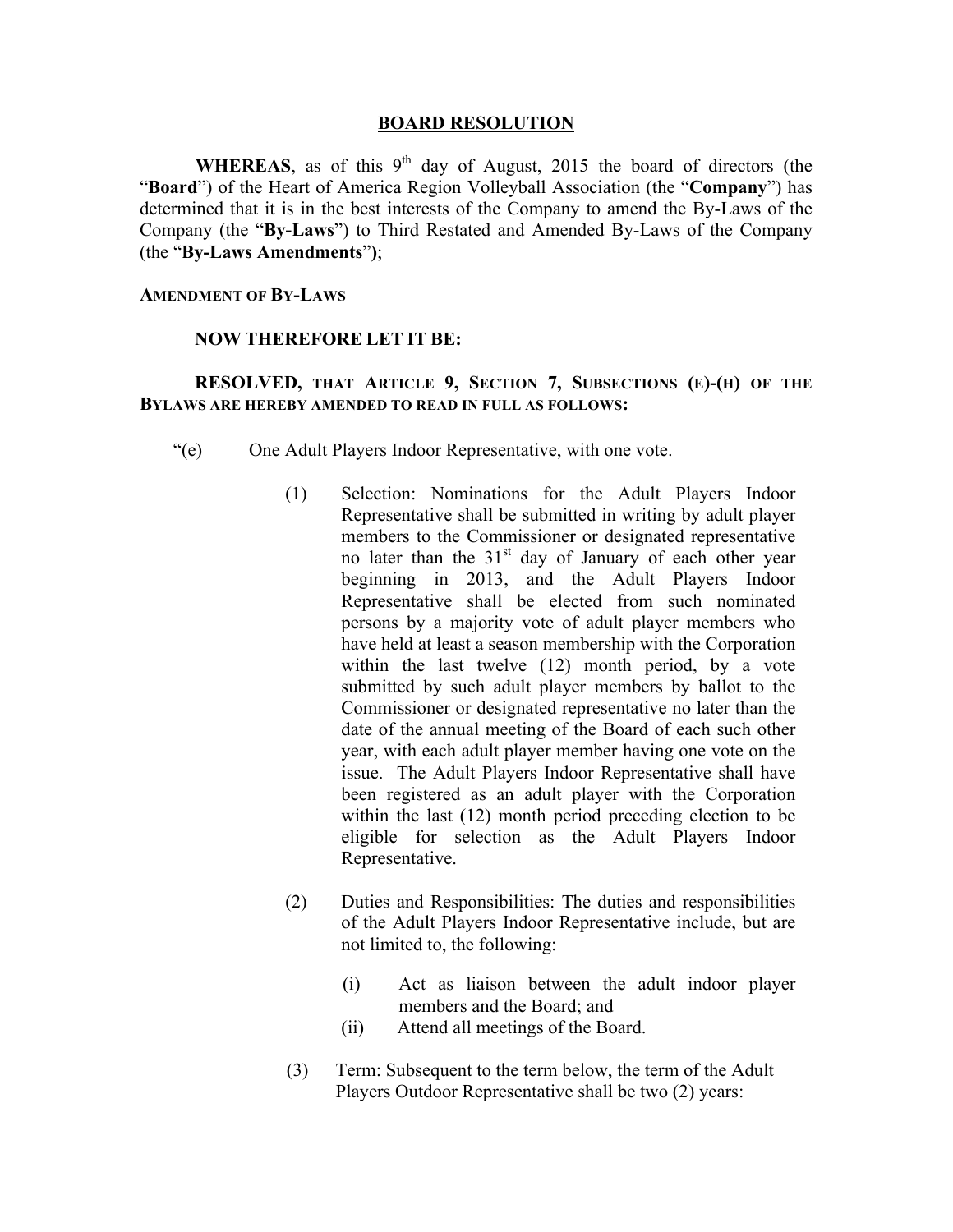## (i)  $2015$  (one (1) year).

- (f) One Junior Players Parent Representative, with one vote.
	- (1) Selection: The Junior Players Parent Representative shall be elected by a majority of the Board, with each Director having one vote on the issue. The Junior Players Parent Representative shall either have a child who is currently registered as a junior player in the region or had a child registered as a junior player in the region within the two (2) years preceding election and shall meet all USAV requirements for junior player involvement to be eligible for selection as the Junior Players Parent Representative. Active coaches and club directors in the region are not eligible for selection as the Junior Players Parent Representative.
	- (2) Duties and Responsibilities: The duties and responsibilities of the Junior Players Parent Representative include, but are not limited to, the following:
		- (i) Act as liaison between parents of junior players and the Board; and
		- (ii) Attend all meetings of the Board.
	- (3) Term: Subsequent to the term below, the term of the Junior Players Parent Representative shall be two (2) years:
		- (i)  $2015$  (one (1) year).
- (g) One Junior Players Coach Representative, with one vote.
	- (1) Selection: Nominations for the Junior Players Coach Representative shall be submitted in writing by junior club coaches in the region to the Commissioner or designated representative no later than the  $31<sup>st</sup>$  day of January of each other year beginning in 2014, and the Junior Players Coach Representative shall be elected from such nominated persons by a majority of junior club coaches in the region by a vote submitted by such junior club coaches by ballot to the Commissioner or designated representative no later than the date of the annual meeting of the Board of each such other year, with each junior club coach having one vote on the issue. The Junior Players Coach Representative shall have been a junior club coach for at least one (1) year in the three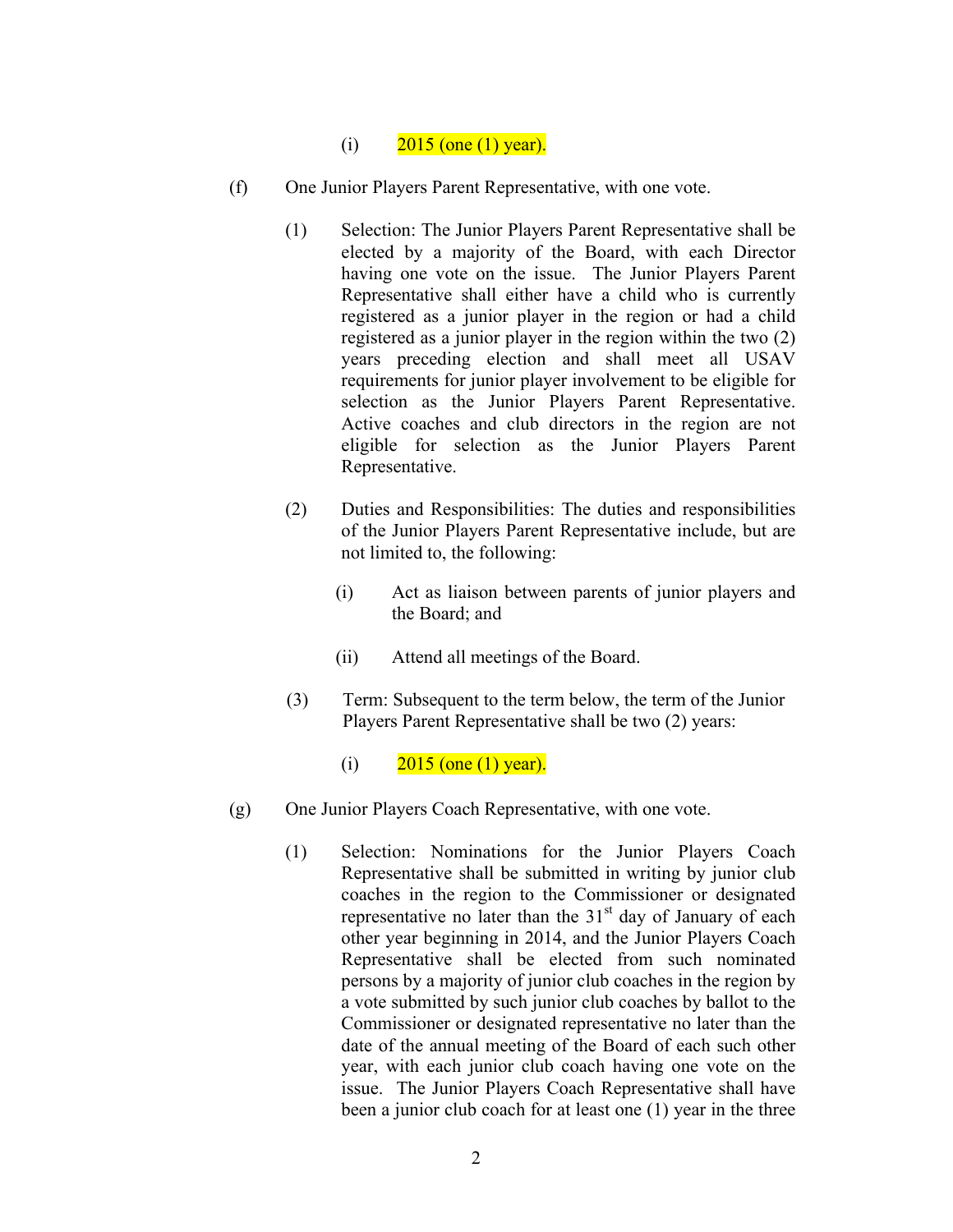(3) years preceding election and shall meet all USAV requirements for junior player involvement to be eligible for selection as the Junior Players Coach Representative. Active club directors in the region are not eligible for selection as the Junior Players Coach Representative.

- (2) Duties and Responsibilities: The duties and responsibilities of the Junior Players Coach Representative include, but are not limited to, the following:
	- (i) Act as liaison between junior club coaches and the Board;
	- (ii) Represent the interests of junior club coaches in the region;
	- (iii) Form a three (3) member commission including the Junior Players Coach Representative and consisting of one (1) gold junior club team coach and two (2) silver junior club team coaches, with no member of the commission being from the same club; and
	- (iv) Attend all meetings of the Board.
- (3) Term: Subsequent to the initial term below, the term of the Junior Players Coach Representative shall be two (2) years:
	- (i)  $2011$  (one (1) year).
- (h) One Junior Players Club Director Representative, with one vote.
	- (1) Selection: Nominations for the Junior Players Club Director Representative shall be submitted in writing by junior club directors in the region to the Commissioner or designated representative no later than the  $31<sup>st</sup>$  day of January of each other year beginning in 2013, and the Junior Players Club Director Representative shall be elected from such nominated persons by a majority of junior club directors in the region by a vote submitted by such junior club directors by ballot to the Commissioner or designated representative no later than the date of the annual meeting of the Board of each such other year, with each junior club director having one vote on the issue. The Junior Players Club Director Representative shall have been a junior club director for at least two (2) years in the three (3) years preceding election and shall meet all USAV requirements for junior player involvement to be eligible for selection as the Junior Players Coach Representative.
	- (2) Duties and Responsibilities: The duties and responsibilities